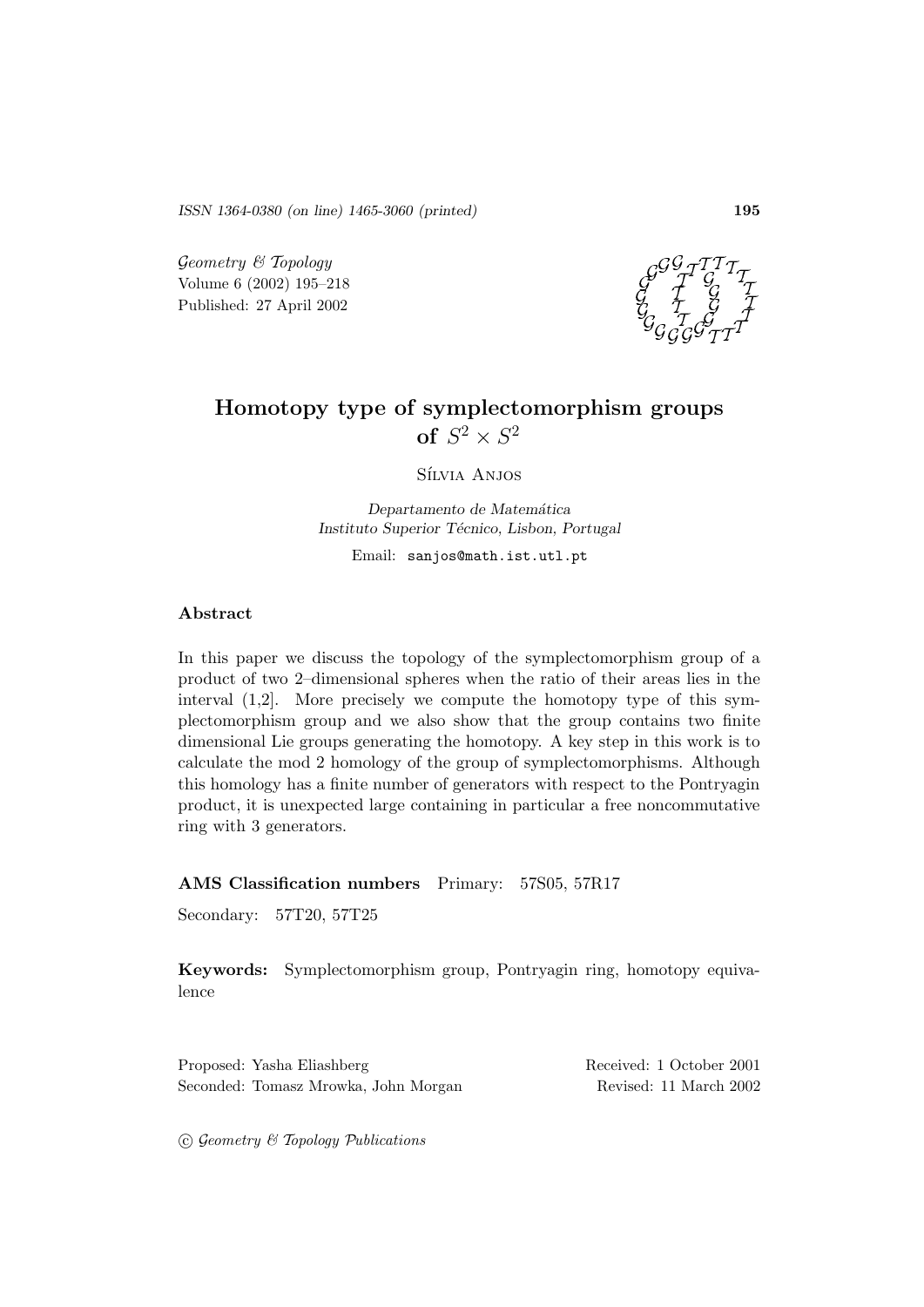# **1 Introduction**

In general symplectomorphism groups are thought to be intermediate objects between Lie groups and full groups of diffeomorphisms. Although very little is known about the topology of groups of diffeomorphisms, there are some cases when the corresponding symplectomorphism groups are more understandable. For example, nothing is known about the group of compactly supported diffeomorphisms of  $\mathbb{R}^4$ , but in 1985, Gromov showed in [4] that the group of compactly supported symplectomorphisms of  $\mathbb{R}^4$  with its standard symplectic structure is contractible. He also showed that the symplectomorphism group of a product of two 2–dimensional spheres that have the same area has the homotopy type of a Lie group.

More precisely, let  $M_\lambda$  be the symplectic manifold  $(S^2 \times S^2, \omega_\lambda = (1+\lambda)\sigma_0 \oplus \sigma_0)$ where  $0 \leq \lambda \in \mathbb{R}$  and  $\sigma_0$  is the standard area form on  $S^2$  with total area equal to 1. Denote by  $G_{\lambda}$  the group of symplectomorphisms of  $M_{\lambda}$  that act as the identity on  $H_2(S^2 \times S^2; \mathbb{Z})$ . Gromov proved that  $G_0$  is connected and it is homotopy equivalent to its subgroup of standard isometries  $SO(3) \times SO(3)$ . He also showed that this would no longer hold when one sphere is larger than the other, and in [9] McDuff constructed explicitly an element of infinite order in  $H_1(G_\lambda)$ ,  $\lambda > 0$ . The main tool in their proofs is to look at the action of  $G_\lambda$ on the contractible space  $\mathcal{J}_{\lambda}$  of  $\omega_{\lambda}$ -compatible almost complex structures.

Abreu and McDuff in [2] calculated the rational cohomology of these symplectomorphism groups and confirmed that these groups could not be homotopic to Lie groups. In particular they computed the cohomology algebra  $H^*(G_\lambda, \mathbb{Q})$ for every  $\lambda$ . For each integer  $\ell \geq 1$  we have

$$
H^*(G_{\lambda}; \mathbb{Q}) = \Lambda(t, x, y) \otimes \mathbb{Q}[w_{\ell}], \text{ when } \ell - 1 < \lambda \le \ell
$$

where  $\Lambda(t, x, y)$  is an exterior algebra over  $\mathbb Q$  with generators t of degree 1, and x, y of degree 3 and  $\mathbb{Q}[w_\ell]$  is the polynomial algebra on a generator  $w_\ell$  of degree  $4\ell$  that is made from  $x, y$ , and t via higher Whitehead products. The generator  $w_{\ell}$  is fragile, in the sense that it disappears (ie, becomes null cohomologous) when  $\lambda$  increases. Moreover they showed that the rational homotopy type of  $G_{\lambda}$  changes precisely when the ratio of the size of the larger to the smaller sphere passes an integer.

In this paper we show that when  $0 < \lambda < 1$  the whole homotopy type of  $G_{\lambda}$ (rather than just its rational part) is generated by its subgroup of isometries  $SO(3)\times SO(3)$  and by this new element of infinite order constructed by McDuff. More precisely we will calculate the homotopy type of  $G_\lambda$ :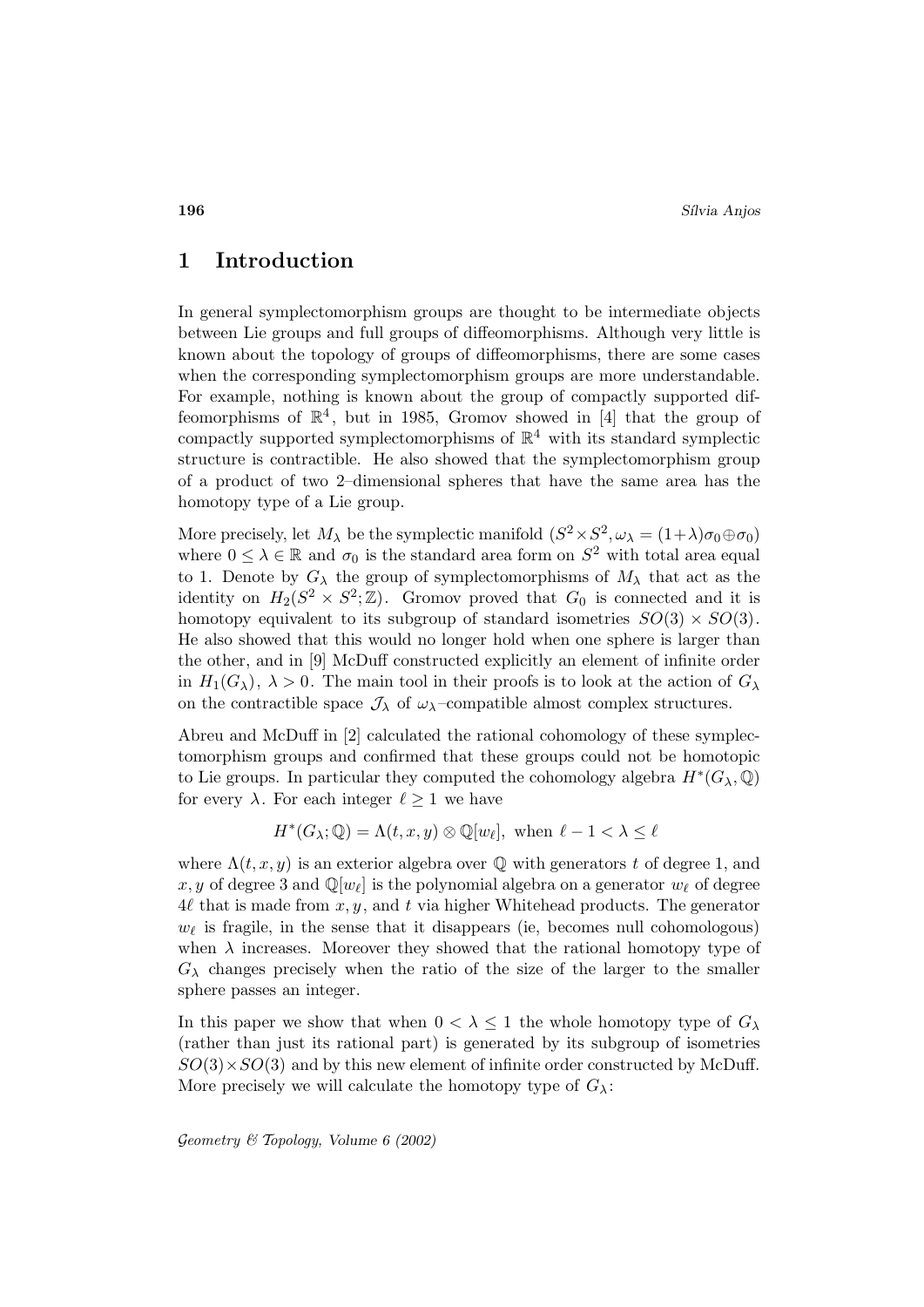**Theorem 1.1** *If*  $0 < \lambda \leq 1$ ,  $G_{\lambda}$  *is homotopy equivalent to the product*  $X =$  $L \times S^1 \times SO(3) \times SO(3)$  where L is the loop space of the suspension of the *smash product*  $S^1 \wedge SO(3)$ *.* 

In this product of  $H$ -spaces<sup>1</sup> one of the  $SO(3)$  factors corresponds to rotation in one of the spheres, the other represents the diagonal in  $SO(3) \times SO(3)$ , and the  $S^1$  factor corresponds to the generator in  $H_1(G_\lambda)$  described by Gromov and McDuff. This new element of infinite order represents a  $S^1$ -action that commutes with the diagonal action of  $SO(3)$ , but not with rotations in each one of the spheres. The loop space  $L = \Omega \Sigma (S^1 \wedge SO(3))$  appears as the result of that non-commutativity.

Although this space X is an  $H$ -space, its multiplication is not the same as on  $G_{\lambda}$ . This can be seen by comparing the Pontryagin products on integral homology.

The main steps in the proof of this theorem determine the organization of the paper. Therefore in Section 2 we have the first main result which is the calculation of the mod 2 homology ring  $H_*(G_\lambda;\mathbb{Z}_2)$ . Recall that the product structure in  $H_*(G_\lambda;\mathbb{Z}_2)$ , called Pontryagin product, is induced by the product in  $G_{\lambda}$ . Denote by  $\Lambda(y_1,...,y_n)$  the exterior algebra over  $\mathbb{Z}_2$  with generators  $y_i$  where this means that  $y_i^2 = 0$  and  $y_i y_j = y_j y_i$  for all  $i, j$ , and by  $\mathbb{Z}_2\langle x_1, ..., x_n \rangle$  the free noncommutative algebra over  $\mathbb{Z}_2$  with generators  $x_j$ . Recall that  $H_*(SO(3); \mathbb{Z}_2) \cong \Lambda(y_1, y_2)$ .

**Theorem 1.2** *If*  $0 < \lambda \le 1$  *then there is an algebra isomorphism* 

$$
H_*(G_{\lambda};\mathbb{Z}_2)=\Lambda(y_1,y_2)\otimes\mathbb{Z}_2\langle t,x_1,x_2\rangle/R
$$

where  $\deg y_i = \deg x_i = i$ ,  $\deg t = 1$  and R is the set of relations  $\{t^2 = x_i^2 = 1\}$  $0, x_1x_2 = x_2x_1$ .

The notation implies that  $y_i$  commutes with t and  $x_i$ . We see that  $H_*(G_\lambda;\mathbb{Z}_2)$ contains  $\Lambda(x_1, x_2)$  which appears from rotation in the first sphere,  $\Lambda(y_1, y_2)$ which represents the diagonal in  $SO(3) \times SO(3)$  plus the new generator in  $H_1(G_\lambda)$ ,  $\lambda > 0$ , that we denote by t. From the inclusion of the subgroup of isometries  $SO(3)\times SO(3)$  in  $G_\lambda$  we have classes  $x_1, x_2, x_3 = x_1x_2 \in H_*(G_\lambda;\mathbb{Z}_2)$ in dimensions 1,2 and 3 respectively, representing the rotation in the first factor. The new generator t in  $H_1(G_\lambda)$  does not commute with  $x_i$ , therefore we have

<sup>&</sup>lt;sup>1</sup>X is an H-space if there is a map  $\mu: X \times X \to X$  such that  $\mu \circ i_1 \simeq 1$  and  $\mu \circ i_2 \simeq 1$  where  $i_1$  and  $i_2$  are the inclusions  $i_1(x)=(x, *)$  and  $i_2(x)=(*, x), \approx$ means homotopy equivalent and  $* \in X$  is a base point.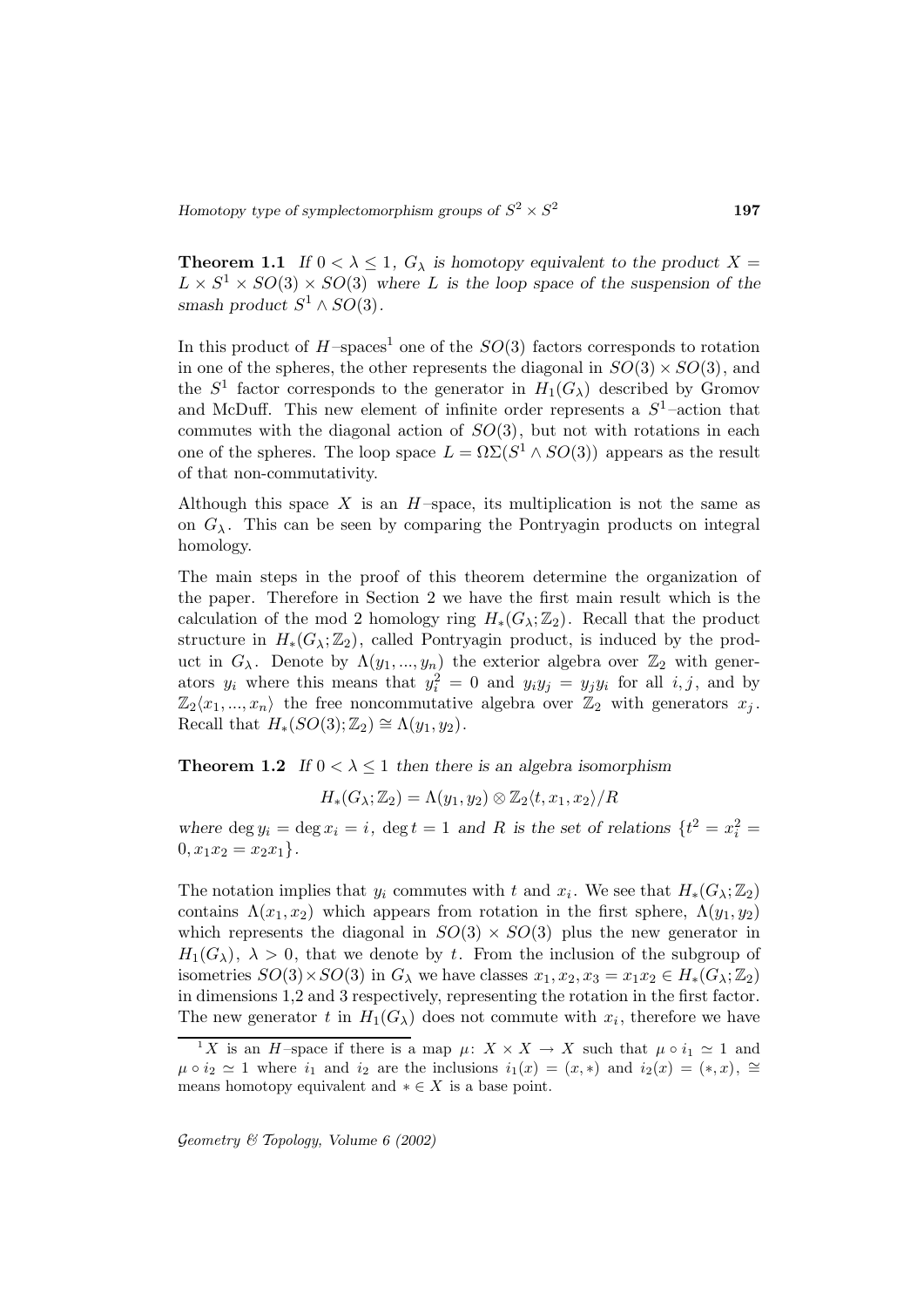a nonzero class defined as the commutator and represented by  $x_i t + tx_i$  for  $i = 1, 2, 3$ . It is easy to understand what these classes are in homotopy. For example,  $x_1$  is a spherical class, so it represents an element in  $\pi_1(G_\lambda)$  and  $x_1t + tx_1$  corresponds to the Samelson product  $[t, x_1] \in \pi_2(G_\lambda)$ . This is given by the map

$$
S^2=S^1\times S^1/S^1\vee S^1\to G_\lambda
$$

induced by the commutator

$$
S^1 \times S^1 \to G_{\lambda}: (s, u) \mapsto t(s)x_1(u)t(s)^{-1}x_1(u)^{-1}.
$$

Although the mod 2 homology has a finite number of generators with respect to the Pontryagin product we will see it is very large containing in particular a free noncommutative ring on 3 generators, namely the commutators  $x_i t + tx_i$ ,  $i = 1, 2, 3.$ 

The proof of the theorem generalizes Abreu's work and is based on the fact, proved by Abreu in [1], that the space  $\mathcal{J}_{\lambda}$ , of almost complex structures on  $S^2 \times S^2$  compatible with  $\omega_{\lambda}$ , is a stratified space with two strata  $U_0$  and  $U_1$ , where  $U_0$  is the open subset of  $\mathcal{J}_\lambda$  consisting of all  $J \in \mathcal{J}_\lambda$  for which the homology classes  $E = [S^2 \times \{pt\}]$  and  $F = [\{pt\} \times S^2]$  are both represented by  $J$ -holomorphic spheres and its complement  $U_1$  is a submanifold of codimension 2. More precisely,  $U_1$  consists of all  $J \in \mathcal{J}_{\lambda}$  for which the homology class of the antidiagonal  $E - F$  is represented by a J-holomorphic sphere.

In Section 3 we start by giving some considerations about torsion in  $H_*(G_\lambda;\mathbb{Z})$ . In particular we establish that  $H_*(G_\lambda;\mathbb{Z})$  has only 2–torsion. Then we define a map f between  $G_{\lambda}$  and the product  $X = L \times S \times SO(3) \times SO(3)$  and prove it is in fact an homotopy equivalence. This is obtained from three topological facts: (i) it is enough to find a  $\mathbb{Z}-$ homology isomorphism from another  $H$ space; (ii) a  $\mathbb{Z}-$ homology isomorphism is implied by an isomorphism with all field coefficients; (iii) homology is computed via Leray–Hirsch for two fibrations of  $G_{\lambda}$  over  $U_0$  and  $U_1$  and a model space is built using universal properties for maps from loop spaces to topological monoids.

**Acknowledgements** The results of this paper are part of my doctoral thesis, written at State University of New York at Stony Brook under the supervision of D McDuff. I would like to thank her for all her guidance, advice and support. I also want to thank M Abreu for useful corrections on a version of this paper.

The author acknowledges support from FCT (Fundação para a Ciência e Tecnologia) – Programa Praxis, Fundação Luso-Americana para o Desenvolvimento and Fundação Calouste Gulbenkian.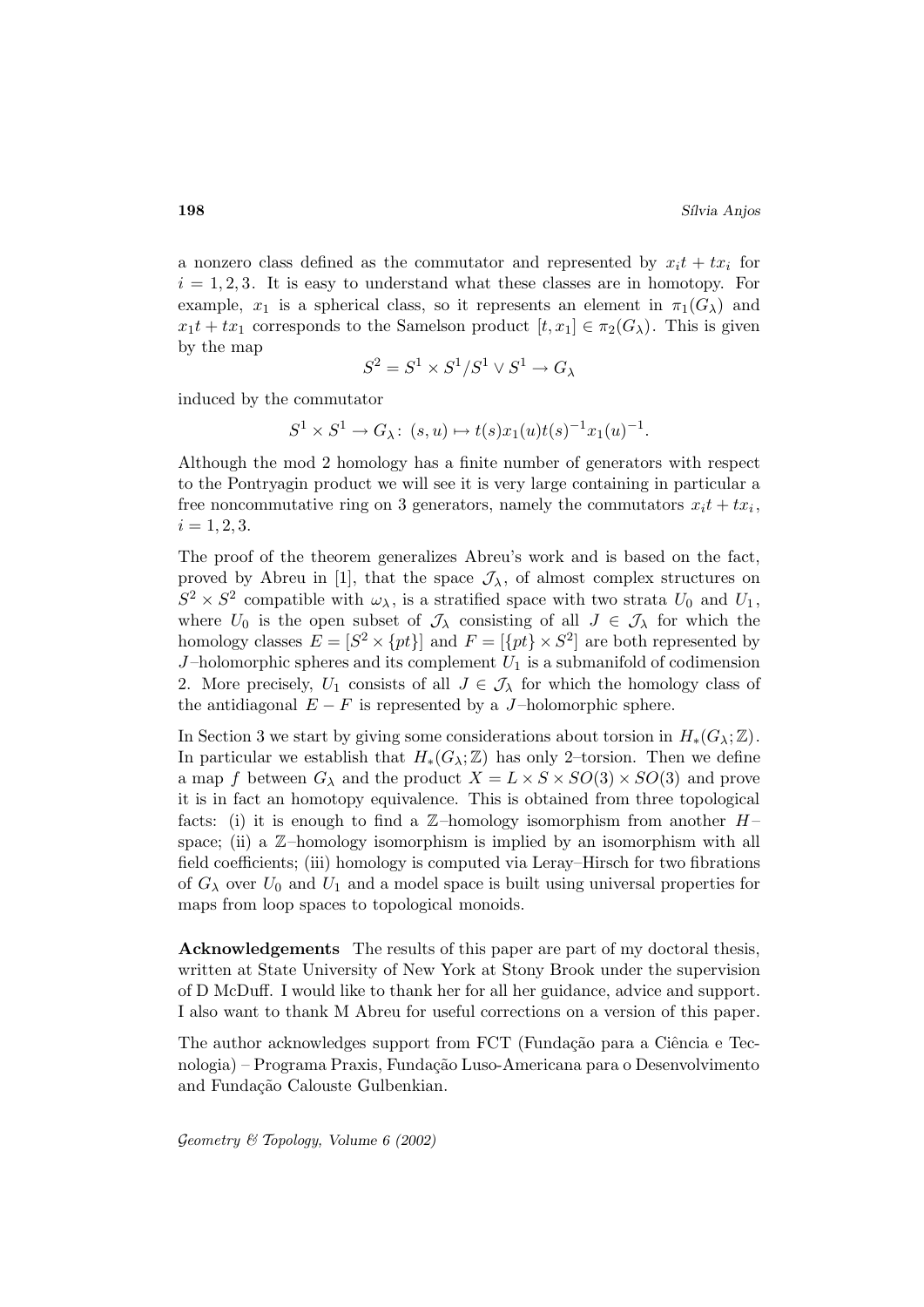# **2** The Pontryagin ring  $H_*(G_\lambda;\mathbb{Z}_2)$

Recall that for any group G the product  $\phi: G \times G \to G$  induces a product in homology

$$
H_*(G;\mathbb{Z}_2) \otimes H_*(G;\mathbb{Z}_2) \xrightarrow{\times} H_*(G \times G;\mathbb{Z}_2) \xrightarrow{\phi_*} H_*(G;\mathbb{Z}_2)
$$

called the Pontryagin product, that we will denote by ".". Every time it is clear from the context we will suppress this for simplicity of notation. In this section we will compute the ring structure on  $H_*(G_\lambda;\mathbb{Z}_2)$  induced by this product. Unless noted otherwise we assume  $\mathbb{Z}_2$  coefficients throughout.

#### **2.0.1 Geometric description**

As we mentioned in the introduction, Abreu proved in [1] that if  $0 < \lambda \leq 1$  the space of almost complex structures compatible with  $\omega_{\lambda}$ ,  $\mathcal{J}_{\lambda}$ , is a stratified space with two strata  $U_0$  and  $U_1$ , where  $U_0$  is open and dense and  $U_1$  has codimension 2.  $U_i$  is the set consisting of all  $J \in \mathcal{J}_\lambda$  for which the class  $E-iF$  is represented by a J-holomorphic sphere, where E denotes the homology class of  $S^2 \times \{pt\}$ and F denotes the fiber class  $\{pt\} \times S^2$ . The group of symplectomorphisms  $G_{\lambda}$  acts on  $\mathcal{J}_{\lambda}$  by conjugation. Moreover the group  $G_{\lambda}$  has finite dimensional subgroups  $K_i$ , with  $i = 0, 1$ , acting on  $M_{\lambda}$ , where  $K_0 = SO(3) \times SO(3)$ corresponds to the standard Kähler action of  $SO(3) \times SO(3)$  on  $S^2 \times S^2$  with complex structure the standard split structure  $J_0 = j_0 \oplus j_0$  and  $K_1 = SO(3) \times S^1$ is a Kähler action for a complex structure  $J_1 \in U_1$  with the property that the unique J<sub>1</sub>-holomorphic representative  $C_2$  for the class  $E - F$  is fixed by the  $S<sup>1</sup>$  part of the action (see below). The  $SO(3)$  part of this action is the same as the diagonal  $SO(3)$  action on  $S^2 \times S^2$ .

The next step is to identify each stratum  $U_i$  of  $\mathcal{J}_\lambda$  with the quotient of  $G_\lambda$ by the isometry group  $K_i$ . The result was proved by Abreu in [1] and is the following:

**Proposition 2.1** *The stratum*  $U_i \in \mathcal{J}_{\lambda}$  *is weakly homotopy equivalent to the quotient*  $G_{\lambda}/K_i$ ,  $i = 0$  or 1.

Now we can give a brief geometric description of the  $S<sup>1</sup>$  part of the action in K<sub>1</sub> corresponding to the element of infinite order in  $\pi_1(G_\lambda)$  constructed by McDuff in [9]. The complex structure  $J_1$  is tamed by  $\omega_{\lambda}$  and the complex manifold  $(S^2 \times S^2, J_1)$  is biholomorphic to the projectivization  $\mathbf{P}(\mathcal{O}(2) \oplus \mathbb{C})$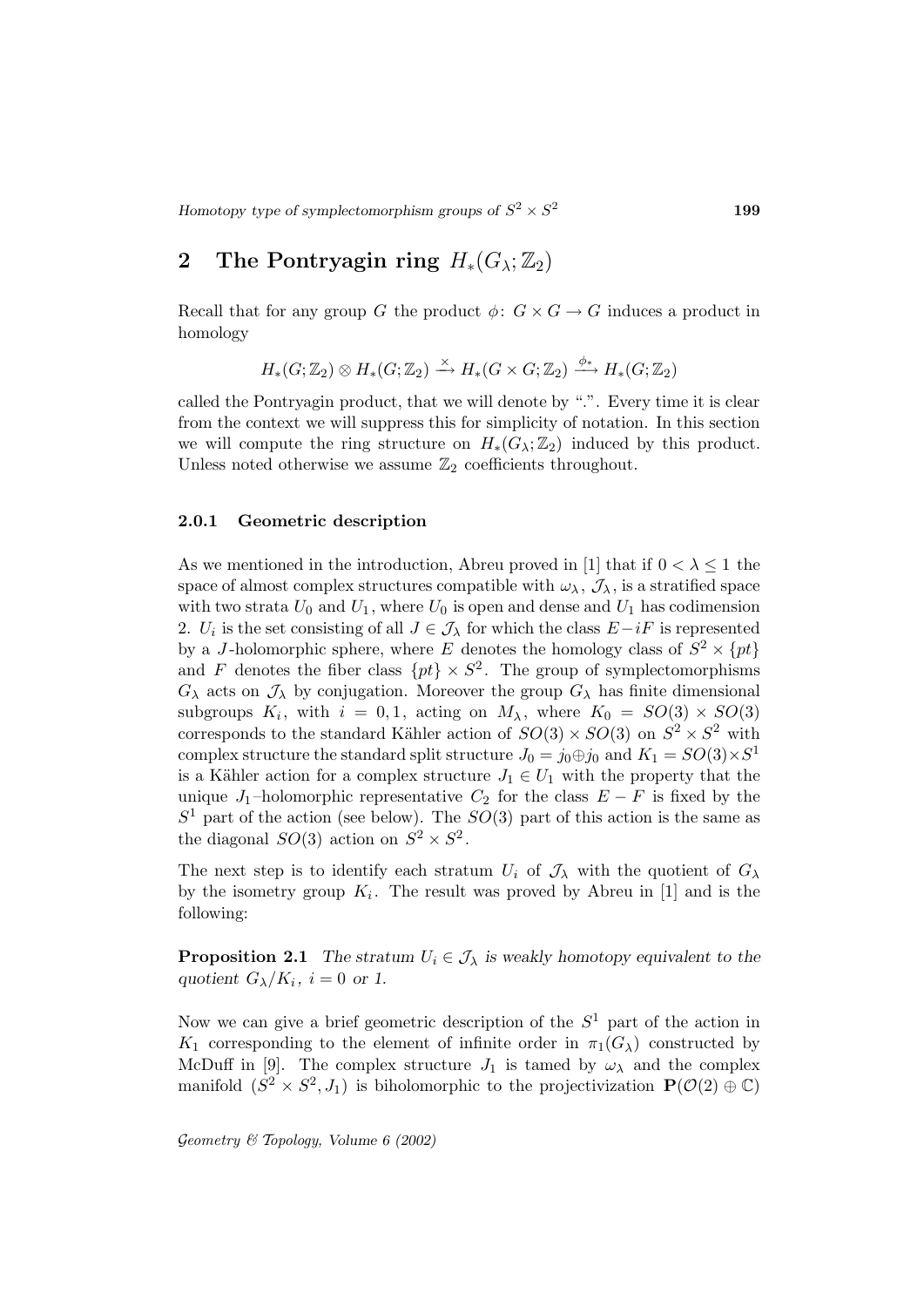over  $S^2$ . Here  $\mathcal{O}(2)$  is a complex line bundle over  $S^2$  with first Chern class 2. This bundle has two natural sections,  $P({0} \oplus \mathbb{C})$  and  $P(\mathcal{O}(2) \oplus {0})$ , which represent the classes  $E+F$  (the diagonal in  $S^2 \times S^2$ ) and  $E-F$  (the antidiagonal in  $S^2 \times S^2$ . The element of infinite order in  $\pi_1(G_\lambda)$  acts on this fibration by rotation on the fibers and leaving fixed the sections corresponding to the classes of the diagonal and antidiagonal. We see that this element is in the stabilizer of  $J_1$  in  $G_\lambda$ , because this rotation is a complex operation. Moreover for each  $J \in U_0$  in a neighborhood of  $U_1$  the action of  $t \in \pi_1(G_\lambda)$  on J gives a loop around  $U_1$  which represents the link of  $U_1$  in  $U_0$ .

## **2.1** Relation between  $H_*(G_\lambda)$  and  $H_*(U_i)$ : additive version

The fact that  $U_1$  is a codimension 2 submanifold of  $\mathcal{J}_{\lambda}$  implies that  $U_0 = \mathcal{J}_{\lambda} - U_1$ is connected. This means that  $G_{\lambda}$  is connected, which in turn implies that  $U_1$ is also connected. Hence

$$
H_0(U_0; \mathbb{Z}_2) \cong \mathbb{Z}_2 \cong H_0(U_1; \mathbb{Z}_2).
$$

Just as M.Abreu showed in [1] we still have for  $p \geq 1$ ,

$$
H_p(U_0; \mathbb{Z}_2) \cong H_{p-1}(U_1; \mathbb{Z}_2). \tag{1}
$$

This already implies that  $H_1(U_0;\mathbb{Z}_2) \cong \mathbb{Z}_2$ . Now consider the following principal fibrations

$$
K_0 \xrightarrow{i_0} G_\lambda
$$
\n
$$
\downarrow p_0
$$
\n
$$
U_0
$$
\n
$$
K_1 \xrightarrow{i_1} G_\lambda
$$
\n
$$
\downarrow p_1
$$
\n
$$
U_1
$$
\n(2)

where  $K_i$  is the identity component of the stabilizer of  $J_i$  in  $G_\lambda$ . As we stated before  $K_0$  is the subgroup  $SO(3) \times SO(3)$  and  $K_1$  is isomorphic to  $S^1 \times SO(3)$ .

The following proposition was proved by Abreu for rational coefficients but we need it for  $\mathbb{Z}_2$  coefficients.

**Proposition 2.2** *Let*  $\text{Diff}_0(S^2 \times S^2)$  *denote the group of diffeomorphisms of*  $S^2 \times S^2$  that act as the identity on  $H_2(S^2 \times S^2, \mathbb{Z})$ . The inclusion

$$
i\colon K_0 = SO(3) \times SO(3) \longrightarrow \text{Diff}_0(S^2 \times S^2)
$$

*is injective in homology.*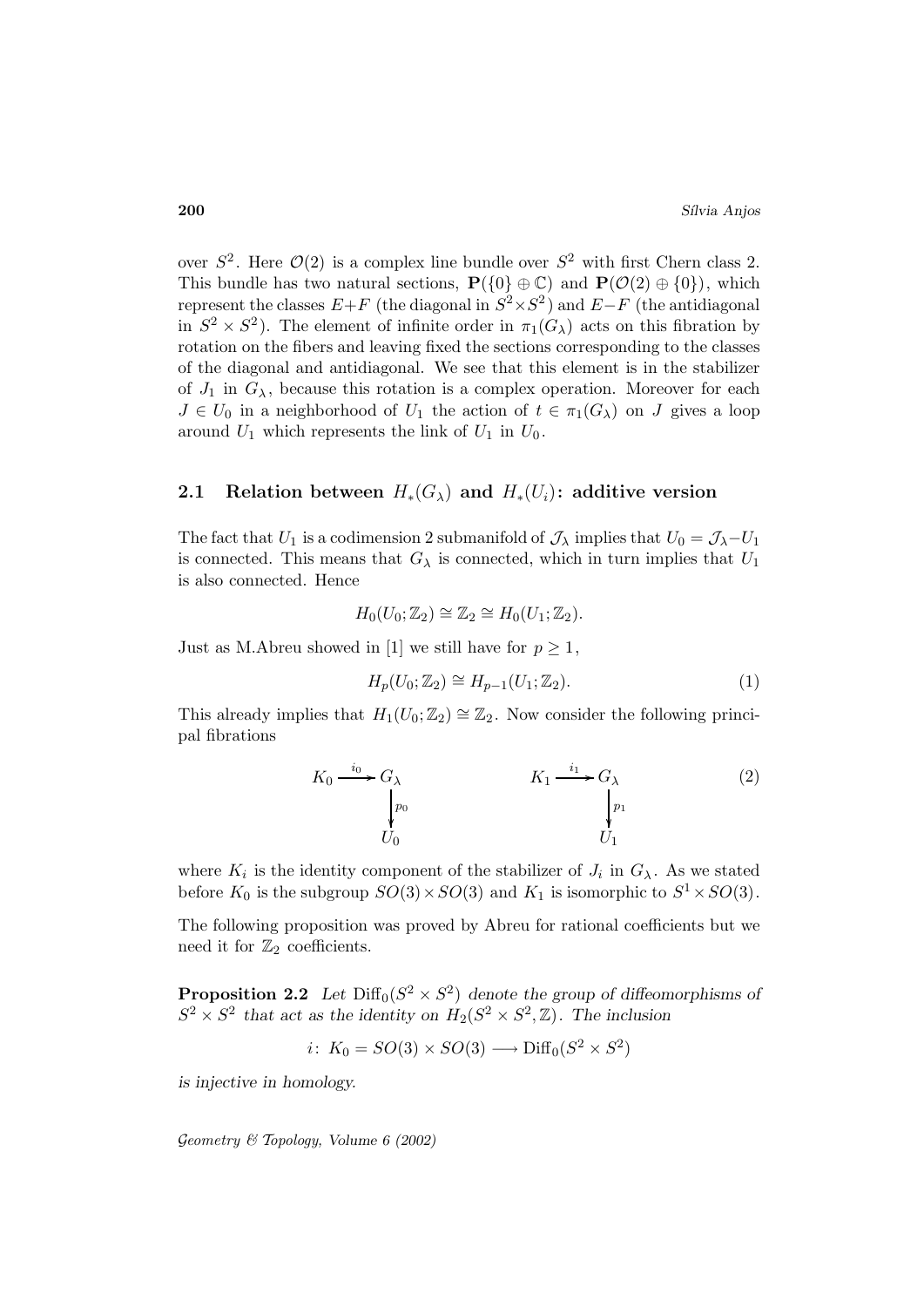**Proof** As in [1] we define a map

$$
F\colon\mathrm{Diff}_0(S^2\times S^2)\longrightarrow\mathrm{Map}_1(S^2)\times\mathrm{Map}_1(S^2)
$$

where  $\text{Map}_1(S^2)$  is the space of all orientation preserving self-homotopy equivalences of  $S^2$ . Given  $\varphi \in \text{Diff}_0(S^2 \times S^2)$  we define a self map of  $S^2$ , denoted by  $\tilde{\varphi}_1$ , via the composite

$$
\tilde{\varphi}_1\colon\thinspace S^2\xrightarrow{i_1} S^2\times S^2\xrightarrow{\varphi} S^2\times S^2\xrightarrow{\pi_1} S^2,
$$

where  $i_1$ , respectively  $\pi_1$ , denote inclusion into, respectively projection onto, the first  $S^2$  factor of  $S^2 \times S^2$ . Because  $\varphi$  acts as the identity on  $H_2(S^2 \times$  $(S^2, \mathbb{Z})$ ,  $\tilde{\varphi}_1$  is an orientation preserving self homotopy equivalence of  $S^2$ , ie,  $\tilde{\varphi}_1 \in \text{Map}_1(S^2)$ . Defining  $\tilde{\varphi}_2$  in an analogous way using the second  $S^2$  factor of  $S^2 \times S^2$ , we have thus constructed the desired map given by

$$
\varphi \mapsto \tilde{\varphi}_1 \times \tilde{\varphi}_2.
$$

It is clear from the construction that F restricted to  $SO(3) \times SO(3)$  is just the inclusion

$$
SO(3) \times SO(3) \longrightarrow \text{Map}_1(S^2) \times \text{Map}_1(S^2)
$$

Now we use the following theorem (see [5]).

**Theorem 2.3** *The space of orientation preserving self-homotopy equivalences on the 2–sphere has the homotopy type of*  $SO(3) \times \Omega$ , where  $\Omega = \tilde{\Omega}_0^2(S^2)$  *is the universal covering space for the component in the double loop space on*  $S^2$ *containing the constant based map.*

This proves that  $SO(3)$  is not homotopy equivalent to  $\text{Map}_1(S^2)$  but we have, using the Künneth formula with field coefficients,

$$
H_*(SO(3)\times\Omega)\cong H_*(SO(3))\otimes H_*(\Omega)\cong H_*(\mathrm{Map}_1(S^2))
$$

thus the map

$$
i_*\colon\thinspace H_*(SO(3))\longrightarrow H_*(\mathrm{Map}_1(S^2))
$$

induced by injection is injective for any field coefficients.

It is proved by D McDuff in [9] that the generator of the Z factor in  $\pi_1(G_\lambda)$  lies in  $\pi_1(K_1)$ . This means that the generator of the  $S^1$ -action in  $\pi_1(K_1)$  maps to a generator of infinite order in  $\pi_1(G_\lambda)$ . Thus the map

$$
i_{1*}\colon H_*(K_1)\longrightarrow H_*(G_\lambda)
$$

Geometry & Topology*, Volume 6 (2002)*

 $\Box$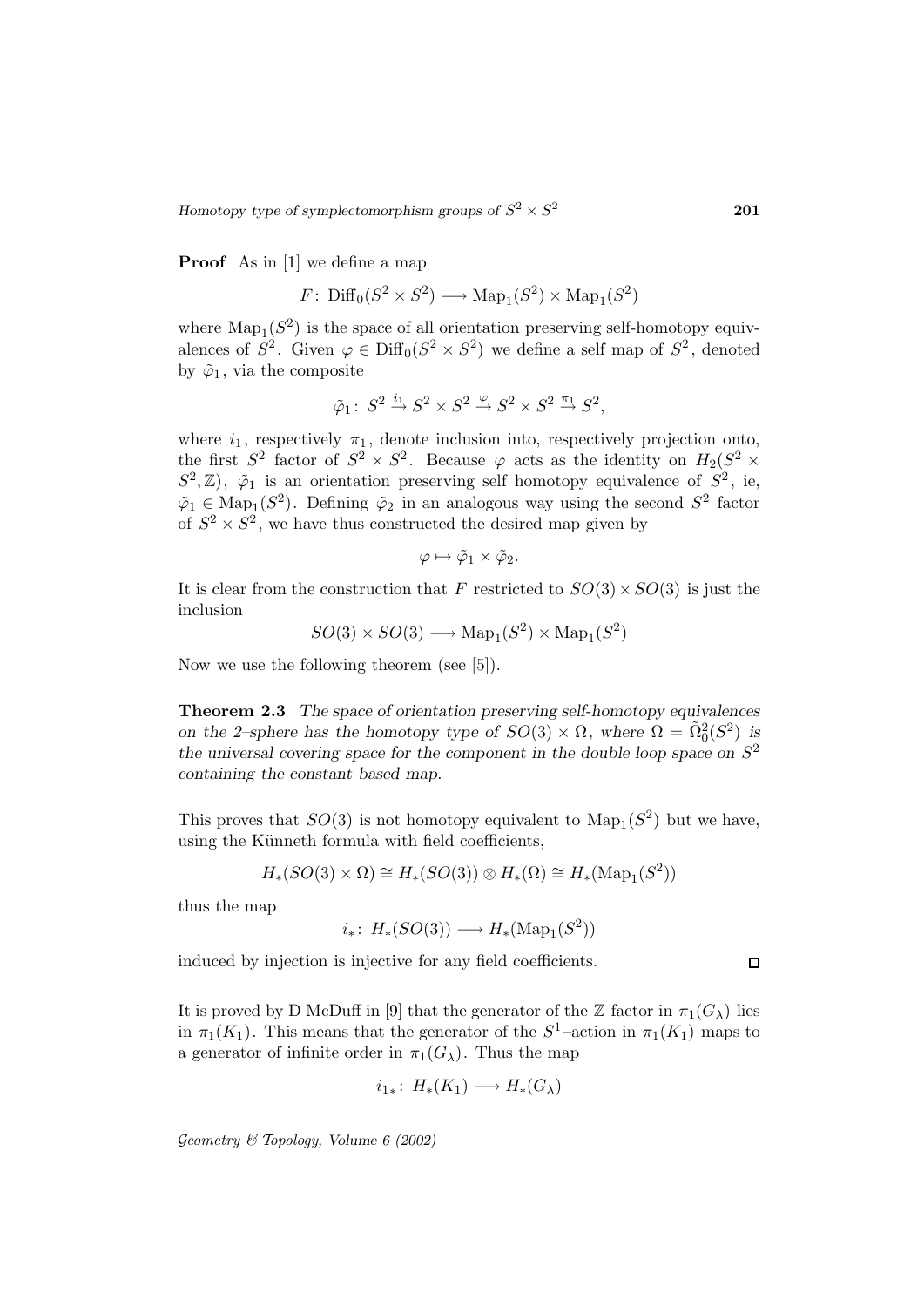induced by inclusion is injective. Since we are working over a field, the cohomology is the dual of homology, thus from the above and Proposition 2.2 the maps

$$
i_0^*\colon H^*(G_\lambda)\longrightarrow H^*(K_0)
$$

and

$$
i_1^* \colon H^*(G_\lambda) \longrightarrow H^*(K_1)
$$

induced by inclusions  $i_0$  and  $i_1$  are surjective.

From the Leray–Hirsch Theorem it follows that the spectral sequences of the fibrations collapse at the  $E_2$ -term, and we have the following vector space isomorphisms

$$
H^*(G_\lambda) \cong H^*(U_0) \otimes H^*(K_0) \tag{3}
$$

$$
H^*(G_\lambda) \cong H^*(U_1) \otimes H^*(K_1). \tag{4}
$$

Passing to the dual we get the homology isomorphisms as vector spaces

$$
H_*(G_\lambda) \cong H_*(U_0) \otimes H_*(K_0) \tag{5}
$$

$$
H_*(G_\lambda) \cong H_*(U_1) \otimes H_*(K_1). \tag{6}
$$

#### **2.2** The elements  $x_i, y_i, t$  and  $w_i$

Denote by t the generator of infinite order in  $H_1(G_\lambda;\mathbb{Z})$ ,  $\lambda > 0$ . Recall that  $H_*(SO(3)) = \Lambda(x_1, x_2)$  where  $\Lambda$  is the exterior algebra on generators  $x_i$  of degree *i*. Thus  $H_*(K_0) = \Lambda(x_1, x_2, z_1, z_2)$ , where  $x_i, z_i$  represent rotation in first and second factors respectively. The homology of the  $SO(3)$  factor in  $K_1 \cong SO(3) \times S^1$  is generated by  $y_i$ , and we explain in the next lemma the relation between these generators and the generators  $x_i$  and  $z_i$ .

**Lemma 2.4** *The homology ring of the diagonal in*  $SO(3) \times SO(3)$ *,*  $SO_d(3)$ *, is given by*  $H_*(SO_d(3)) = \Lambda(y_1, y_2)$  where

$$
y_1 = x_1 + z_1
$$
  
\n
$$
y_2 = x_2 + z_2 + x_1 z_1
$$
  
\n
$$
y_3 = x_3 + z_3 + x_1 z_2 + x_2 z_1
$$

 $x_i$  and  $z_i$ , with  $i = 1, 2$  are the generators of the homology ring of  $SO(3) \times$ SO(3) and  $x_3 = x_1x_2$ ,  $y_3 = y_1y_2$  and  $z_3 = z_1z_2$ .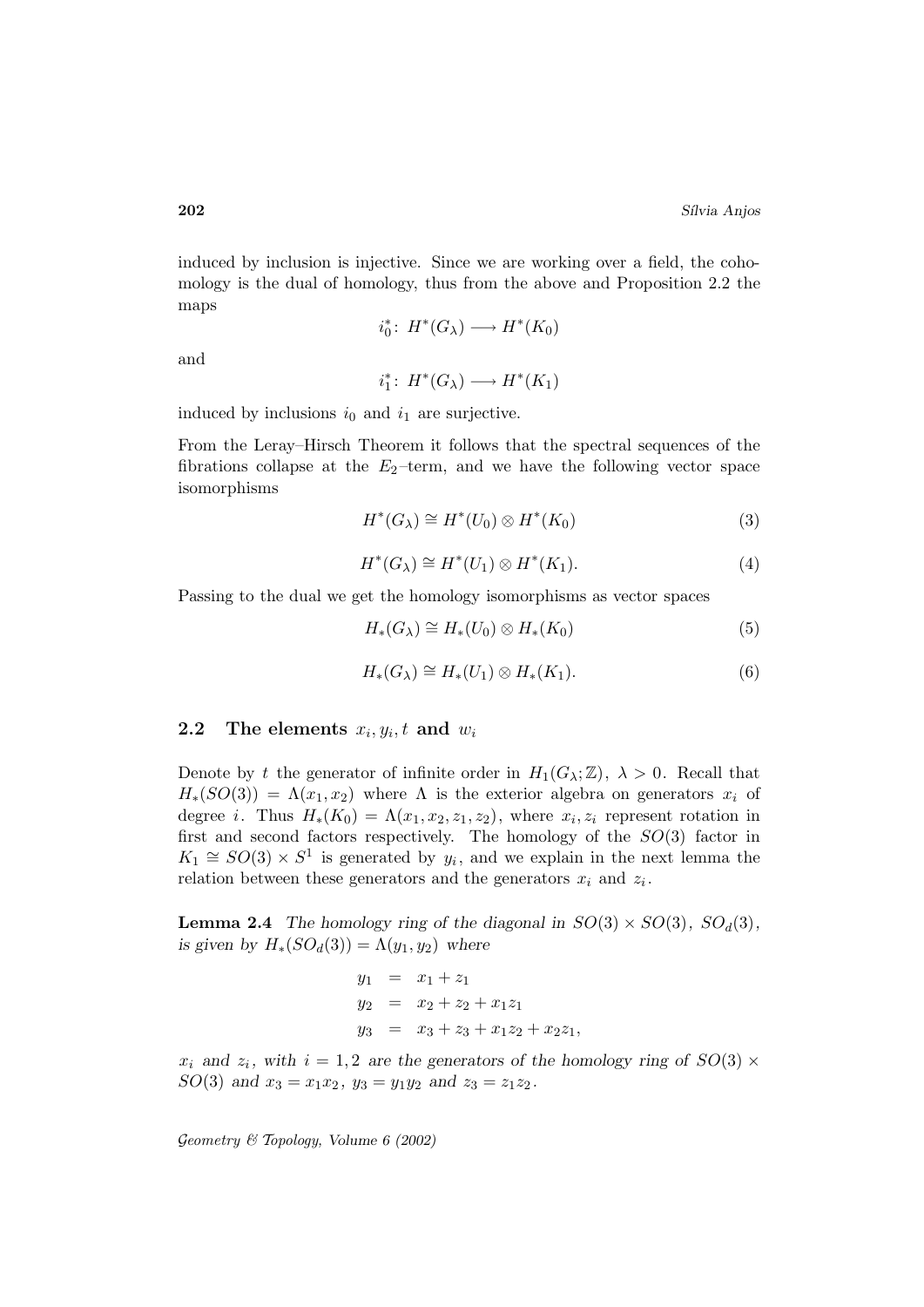**Proof** It is clear that  $y_i$  includes terms  $x_i + z_i$ , just by looking at the cell structure. Note that the cup product is defined using the diagonal map d:  $SO(3) \rightarrow$  $SO(3) \times SO(3)$ . If  $\alpha \in H^*(SO(3))$  generates  $H^1(SO(3))$  then  $(\alpha \cup \alpha)(y_2)$  =  $d^*(\alpha \times \alpha)(y_2)$ . Now we need to define the duals  $\hat{x_1}$  and  $\hat{z_1}$  of  $x_1$  and  $z_1$  respectively. Let  $\hat{x}_1$  be the element in  $H^1(SO(3) \times SO(3))$  such that  $\hat{x}_1(x_1) = 1$ ,  $\hat{x_1}(x_i) = 0$  if  $i = 2$  or 3, and  $\hat{x_1}(z_i) = 0$  if  $i = 1, 2, 3$ .  $\hat{z_1}$  is defined in a similar way. We know that the cup product of  $\hat{x}_1$  and  $\hat{z}_1$  does not vanish, so we have  $0 \neq (\hat{x}_1 \cup \hat{z}_1)(y_2)$ . Hence

$$
(\hat{x}_1 \cup \hat{z}_1)(y_2) = d^*(\hat{x}_1 \times \hat{z}_1)(y_2)
$$
  
= 
$$
(\hat{x}_1 \times \hat{z}_1)(d_*y_2) \neq 0.
$$

Therefore we see that  $d_*y_2$  must have a component in  $H_1(SO(3)) \otimes H_1(SO(3))$ . The only element like that is  $x_1z_1$ , so  $y_2$  must involve this element. The result for  $y_3$  follows immediately from that for  $y_1$  and  $y_2$  by multiplication.  $\Box$ 

It follows that the generators  $y_i$  commute with generators  $x_i$  and  $z_i$ . From injections  $i_{0*}$  and  $i_{1*}$  we have elements  $t, x_i, z_i$  and  $y_i$  in  $H_*(G_\lambda)$ . From isomorphisms (1) and (5) we know that the rank of  $H_1(G_\lambda)$  is 3 and as we just showed we have elements  $t, x_1$  and  $y_1$  in  $H_1(G_\lambda)$ . Clearly these are linearly independent.

Looking at (5) and (6) we see that t must have a nonzero image in  $H_1(U_0)$ . On the other hand, since the homology of the  $SO(3)$  factor in  $K_1$  is generated by the  $y_i$ , the  $x_i$  must have a nonzero image in  $H_i(U_1)$ . The class  $x_1$  must correspond by (1) to a class in  $H_2(U_0)$  and we will see in Lemma 2.8 below that this class is the image  $x_1t$  in  $U_0$ .  $x_1$  is a spherical representative of the first  $SO(3)$  factor in  $H_1(K_0)$ . Therefore, since  $K_0$  acts on  $\mathcal{J}_{\lambda}$  by multiplication on the left there is a well defined 2–cycle  $x_1t$  in  $U_0$ . More precisely if  $x_1$  is represented by

$$
S^1 \to G_{\lambda} \colon u \mapsto x_1(u)
$$

and t by

$$
S^1 \to G_{\lambda}: v \mapsto t(v)
$$

we define a 2–cycle in  $G_{\lambda}$  given by the map

$$
S^2=S^1\times S^1/S^1\vee S^1\to G_\lambda
$$

induced by the commutator

$$
S^1 \times S^1 \to G_{\lambda}: (v, u) \mapsto t(v)x_1(u)t(v)^{-1}x_1(u)^{-1}.
$$

It turns out that the projection of this element in  $H_*(G_\lambda)$  to  $H_*(U_0)$ , under the projection map  $p_{0*}$ , is the 2–cycle  $x_1t$  in  $U_0$ . In order to see that let us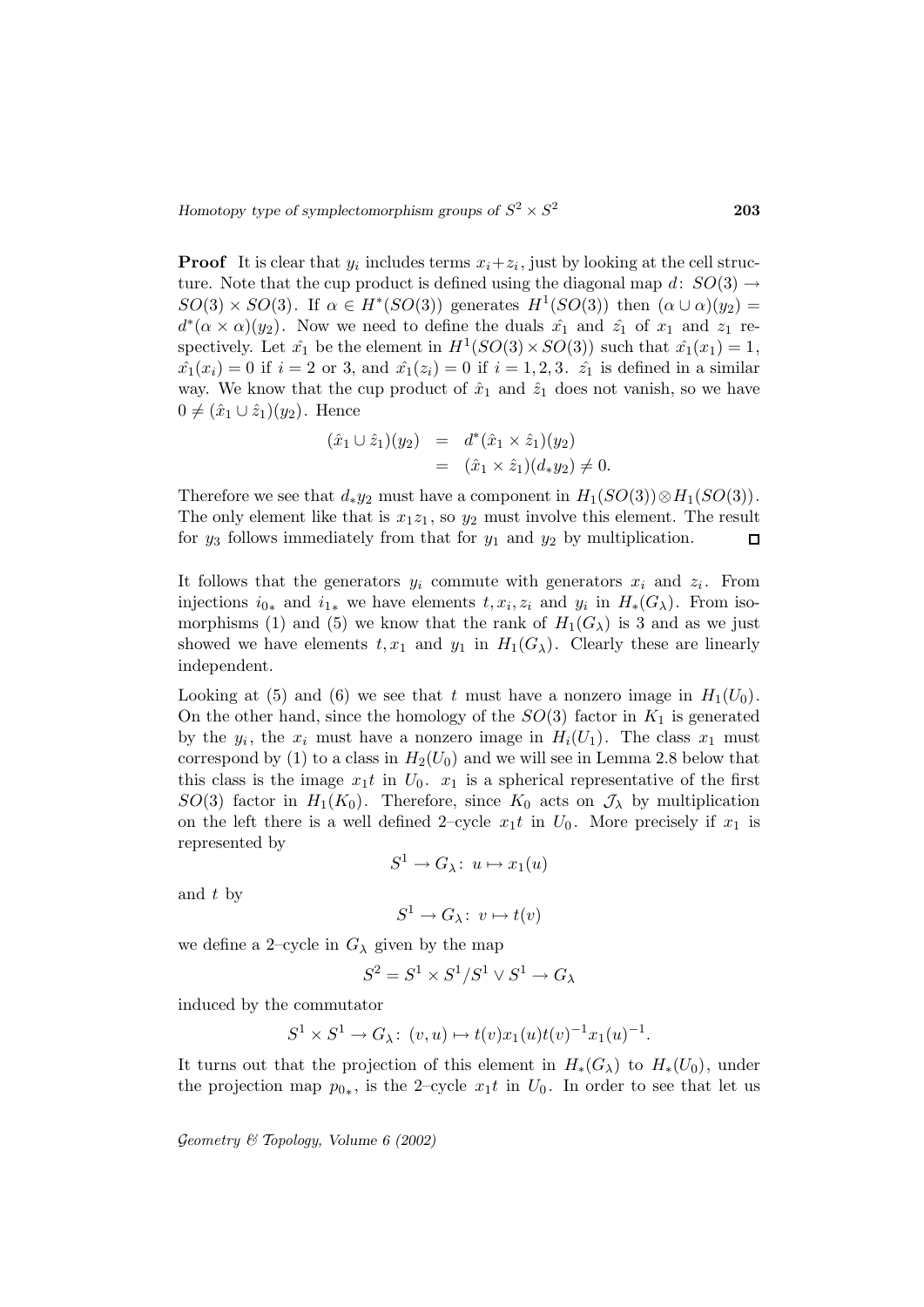recall that for any group G the Samelson product  $[x, y] \in \pi_{p+q}(G)$  of elements  $x \in \pi_p(G)$  and  $y \in \pi_q(G)$  is represented by the commutator

$$
S^{p+q} = S^p \times S^q / S^p \vee S^q \to G: (u, v) \mapsto x(u) y(v) x(u)^{-1} y(v)^{-1}.
$$

The Samelson product in  $\pi_*(G)$  is related to the Pontryagin product in  $H_*(G;\mathbb{Z})$  by the formula

$$
[x, y] = xy - (-1)^{|x||y|} yx,
$$

where we suppressed the Hurewicz homomorphism  $\rho: \pi_*(G) \to H_*(G)$  to simplify the expression. Therefore we see that this 2–cycle is given by the commutator  $[x_1, t]$ , so in homology is simply given by  $x_1t + tx_1 \in H_2(G_\lambda; \mathbb{Z}_2)$ . Similarly we define a cycle in  $H_4(G_\lambda;\mathbb{Z}_2)$  that in homotopy is given by the commutator  $[t, x_3]$ . Although  $x_2$  is not a spherical class, ie,  $x_2 \notin \pi_2(G_\lambda)$  we can consider a cycle in degree 3 given by  $x_2t + tx_2$  in  $H_*(G_\lambda, \mathbb{Z}_2)$ .

**Definition 2.5** We define elements  $w_i \in H_{i+1}(G_\lambda, \mathbb{Z}_2)$  to be the commutators  $x_i t + tx_i$  with  $i = 1, 2, 3$ . For a word in the  $w_i$ 's we use the notation  $w_I =$  $w_{i_1}...w_{i_n}$  with  $I = (i_1, ..., i_n)$ .

The reason why we use these classes  $x_i t+tx_i$  instead of simply  $x_i t, tx_i$  is first because they project simultaneously to additive generators in  $H_*(U_1)$  and  $H_*(U_0)$ so it is easier to see the correspondence between elements in isomorphisms (5) and (6). Secondly they are in the kernel of the subalgebra of  $H^*(G_\lambda)$  generated by the duals  $\hat{t}$  and  $\hat{x}_i$  of t and  $x_i$ . We show this fact in the next lemma, but first we define the duals of these elements in  $H^1(G_\lambda)$ .  $\hat{t}$  is the element in  $H^1(G_\lambda)$  such that  $\hat{t}(t) = 1$  and  $\hat{t}(x_1) = \hat{t}(y_1) = 0$ . We define  $\hat{x_1}$  and  $\hat{y_1}$  in the obvious way. We also have  $\hat{x}_i = (\hat{x}_1)^i$  and  $\hat{y}_i = (\hat{y}_1)^i$ .

**Lemma 2.6** *The cup product*  $(\hat{t} \cup \hat{x}_i)$  *evaluated at the commutator*  $[x_i, t]$  *is 0* where  $\hat{t}$  and  $\hat{x}_i$  represent the dual of t and  $x_i$  in  $H^*(G_\lambda)$  respectively.

**Proof** Although in this section we are working with  $\mathbb{Z}_2$  coefficients we will prove a stronger result by showing that the statement is true also over  $\mathbb{Z}$ . Note that  $(\hat{t}\cup\hat{x}_i)([x_i,t])=(\hat{t}\cup\hat{x}_i)(x_it+tx_i)=(\hat{t}\cup\hat{x}_i)(x_it)+(\hat{t}\cup\hat{x}_i)(tx_i)$  and we show that  $(\hat{t} \cup \hat{x}_i)(tx_i) = (\hat{x}_i \cup \hat{t})(x_i t) = -(\hat{t} \cup \hat{x}_i)(x_i t) = 1$ . For example, in the case when  $i = 1$  consider  $f: S^1 \times S^1 \to G_\lambda: (t, s) \mapsto \varphi_t \psi_s$ , where  $S^1 \to G_\lambda: t \mapsto \varphi_t$ and  $S^1 \to G_\lambda$ :  $s \mapsto \psi_s$  represent the cycles t and  $x_1$  respectively. Then

$$
(\hat{t} \cup \hat{x_1})(tx_1) = f^*(\hat{t} \cup \hat{x_1})[S^1 \times S^1]
$$
  
=  $f^*(\hat{t}) \cup f^*(\hat{x_1})[S^1 \times S^1]$   
=  $f^*(\hat{t})[S^1]f^*(\hat{x_1})[S^1] = 1.$ 

Thus  $(\hat{t} \cup \hat{x}_1)([x_1, t]) = -1 + 1 = 0.$ 

Geometry & Topology*, Volume 6 (2002)*

 $\Box$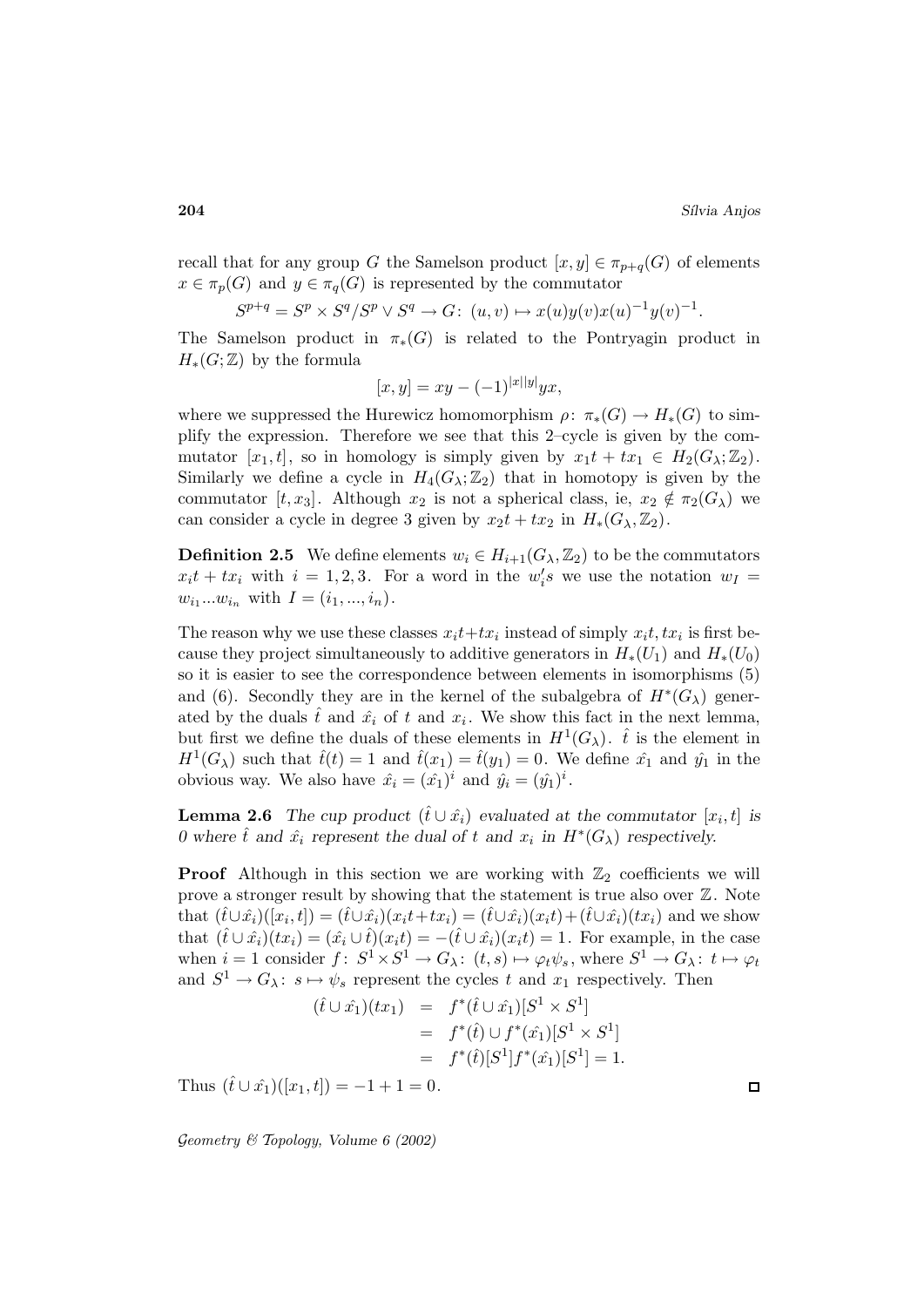We look at an additive basis for each group  $H^k(G_\lambda)$  and  $H_k(G_\lambda)$  in the sense that we want to have a canonical identification between  $H^k(G_\lambda)$  and  $H_k(G_\lambda)$ , this meaning that if  ${c_{\alpha}}$  is an additive basis for  $H_k(G_{\lambda})$  then  ${\hat{c}_{\alpha}}$  is an additive basis for  $H^k(G_\lambda)$  where  $\hat{c}_\alpha$  is the element satisfying  $\hat{c}_\alpha(c_\beta) = \delta_{\alpha\beta}$ . Using this identification we see from the previous lemma that the dual of the commutators  $[x_i, t]$  represent classes in  $H^*(G_\lambda)$  which are not in the subalgebra of  $H^*(G_\lambda)$  generated by  $\hat{t}$ ,  $\hat{x}_i$  and  $\hat{y}_i$ .

We choose a normalized set of elements in the subring of  $H_*(G_\lambda)$  generated by  $t, x_i, y_j$  with  $i, j = 1, 2, 3$ .

**Lemma 2.7** Any word in the  $t, x_i, y_j$  with  $i, j = 1, 2, 3$  is a sum of elements *of the form*

$$
w_I t^{\epsilon_t} x_i^{\epsilon_i} y_j^{\eta_j},\tag{7}
$$

*where*  $\epsilon_t, \epsilon_i, \eta_j = 0$  *or* 1*,*  $I = (i_1, ..., i_k)$  *and*  $i, j = 1, 2$  *or* 3  $(x_3 = x_1x_2, y_3 =$  $y_1y_2$ .

**Proof** We know that  $y_j$  commutes with all other elements and we have equations

$$
x_i w_j = w_i x_j
$$
 if  $(i, j) \neq (1, 2)$  and  $(2, 1)$   
 $x_i w_j = w_i x_j + w_3$  if  $(i, j) = (1, 2)$  or  $(2, 1)$ .

We also know that  $x_it = tx_i + w_i$ , t commutes with  $w_i$  for  $i = 1, 2, 3$  and  $t^2 = 0$ . These facts together with the two equations imply that we can always bring any copy of  $x_i$  to the right of t and the  $w_i$ 's, adding, if necessary, words on the  $w_i$ 's.  $\Box$ 

# **2.3** A generating set for  $H_*(G_\lambda)$

In this subsection the aim is to show that the elements  $x_i, y_j, t$  generate the ring  $H_*(G_\lambda;\mathbb{Z}_2)$ . In order to do that we give a geometric description of the isomorphism  $H_{p+1}(U_0) \cong H_p(U_1)$ .

We have projections  $p_{i*}$ :  $H_*(G_\lambda) \to H_*(U_i)$  with  $i = 0$  or 1. Since  $x_i$  has image in  $H_i(K_0)$  and t has image in  $H_1(K_1)$  we can conclude that  $p_{0*}([x_i, t]) =$  $p_{0*}(x_it)$  in  $H_*(U_0)$  and  $p_{1*}([x_i,t]) = p_{1*}(tx_i)$  in  $H_*(U_1)$ . We write t for  $p_{0*}(t) \in H_*(U_0)$  and  $x_i$  for  $p_{1*}(x_i) \in H_*(U_1)$ . However it will be convenient to distinguish notationally between the different incarnations of  $w_1, w_2, w_3$  on the different spaces. We will denote by  $v_i = p_{0*}(w_i)$  the generators in  $H_*(U_0)$  and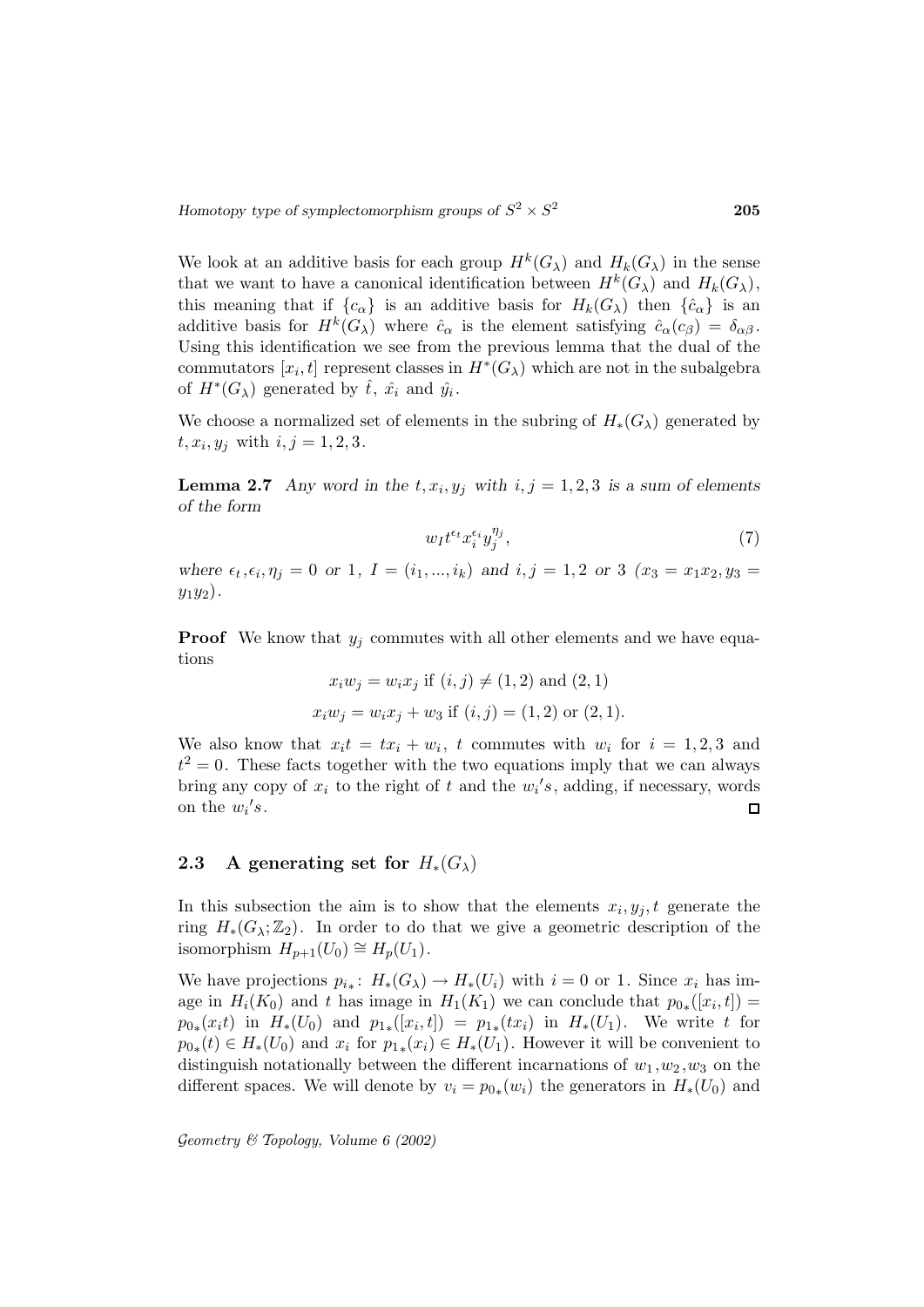by  $u_i = p_{1*}(w_i)$  the generators in  $H_*(U_1)$  where  $i = 1, 2$  or 3. Let  $v_I = p_{0*}(w_I)$ and  $u_I = p_{1*}(w_I)$  where  $w_I$  is given as in Definition 2.5. This way we give meaning to expressions as  $v_i v_j = p_{0*}(w_i w_j)$ ,  $v_i t = p_{0*}(w_i t)$  and  $u_i u_j = p_{1*}(w_i w_j)$ . We can write  $v_i t$  or  $t v_i$  to refer to the same element because t commutes with  $w_i$  in  $H_*(G_\lambda)$ . Note that  $H_*(U_i)$  is a left  $H_*(G_\lambda)$ –module, so  $H_*(G_\lambda)$  acts on  $H_*(U_i)$  by multiplication on the left. Using this module action we have  $v_{I'} = w_i \cdot v_I$  and  $u_{I'} = w_i \cdot u_I$  for  $I' = (i, I)$ .

We can choose right inverses  $s_i: H_*(U_i) \to H_*(G_\lambda)$  such that  $s_0(t) = t$ ,  $s_0(v_i) = w_i, s_1(x_i) = x_i, s_1(u_i) = w_i$  and  $p_{i*} \circ s_i = id$ . They exist because of isomorphisms (5) and (6). Moreover we can choose  $s_i$  such that  $s_0$ preserves multiplication by  $t, w_i$  and  $s_1$  preserves multiplication by  $w_i$ .

**Lemma 2.8** *The isomorphism*  $H_{p+1}(U_0) \cong H_p(U_1)$  *is given by the map*  $\psi: H_p(U_1) \to H_{p+1}(U_0): c \mapsto p_{0*}(s_1(c)t)$ 

**Proof** Note that since  $U_1$  is a codimension 2 submanifold of  $\mathcal{J}_{\lambda}$ , there is a circle bundle  $\partial \mathcal{N}_{U_1}$  where  $\partial \mathcal{N}_{U_1}$  is a neighborhood of  $U_1$  in  $U_0$ :

$$
S^1 \longrightarrow \partial \mathcal{N}_{U_1} \qquad (8)
$$

$$
\downarrow_{\pi} \qquad \qquad U_1
$$

Therefore for any map representing a cycle  $c \in H_p(U_1)$  we can obtain a cycle in  $H_{p+1}(U_0)$  by lifting the map to  $\partial \mathcal{N}_{U_1}$  using the fibration (8). More precisely, using the section  $s_1$  we can lift c to a cycle in  $H_*(G_\lambda)$ . This is represented by a map  $\tau: C \to G_{\lambda}: z \mapsto \tau(z)$ . Now note that there is a map from the image of  $\tau$ to  $U_0$  given by  $g \mapsto g_*J$ , where  $g \in \tau(z)$  and we can choose  $J \in U_0$  close to  $U_1$ . In fact, we can choose  $J \in \mathcal{N}_{U_1}$  so close to  $U_1$  such that  $g_* J \in \mathcal{N}_{U_1}$  also. Then using the  $S^1$  action, represented by t, we define a map to  $U_0$ , representing a cycle in  $\mathcal{N}_{U_1} \subset U_0$ : for each g in the image of  $\tau$  we get a loop around  $U_1$ defined by  $g_*(t_*J) = (gt)_*J$ . Therefore the cycle c lifts to  $p_{0*}(s_1(c)t)$  which represents a cycle in  $H_*(U_0)$ . represents a cycle in  $H_*(U_0)$ .

**Remark 2.9** Using the notation introduced above we can write

$$
\psi(x_i) = p_{0*}(s_1(x_i)t) = x_i t = v_i,\n\psi(u_i) = p_{0*}(s_1(u_i)t) = w_i t = v_i t,\n\psi(u_I x_i) = w_I \cdot v_i = v_{I'}
$$

with  $I' = (I,i)$  and  $\psi(u_I) = v_I t$ .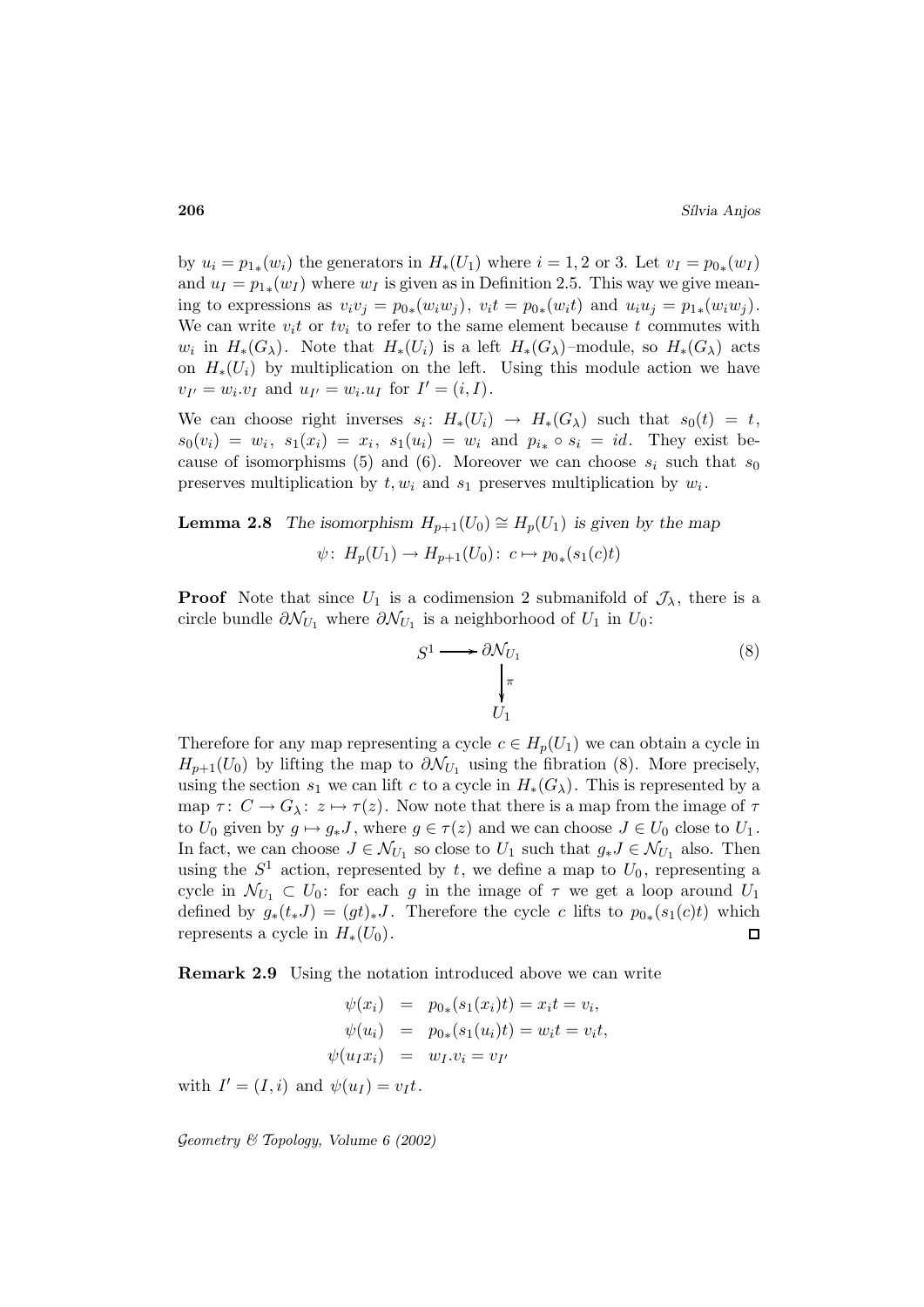The map  $\phi$  that gives the corresponding isomorphism in cohomology,

$$
\phi\colon H^{p+1}(U_0)\to H^p(U_1),
$$

is the composite of the restriction  $i^*$ :  $H^*(U_0) \longrightarrow H^*(\partial \mathcal{N}_{U_1})$  with integration over the fiber of the projection  $\pi: \partial \mathcal{N}_{U_1} \to U_1$  of the fibration (8) (see [2]).

Now we use the lemma to prove the following proposition.

**Proposition 2.10** *The generators of the Pontryagin ring*  $H_*(G_\lambda)$  *are*  $t, x_i, y_j$ *with*  $i, j = 1, 2$ *.* 

**Proof** The existence of injections  $i_{i*}: H_*(K_i) \to H_*(G_\lambda)$  with  $i = 0$  or 1 imply that we have elements  $t, x_i, y_j$  in  $H_*(G_\lambda)$ . Let  $R_* \subset H_*(G_\lambda)$  be the subring generated by  $t, x_i, y_j$ . Suppose there is an element of minimal degree d in  $H_*(G_\lambda) - R_*$ . From isomorphism (5) we can conclude that such an element would be mapped to a sum of elements

$$
\sum_{l} c_{l} \otimes k_{l} \in \bigoplus_{l} (H_{d-l}(U_{0}) \otimes H_{l}(K_{0}))
$$

with  $0 \leq l \leq 6$ . For some l,  $c_l$  is not a polynomial in the  $v_I, t$ . Take the largest such l. By the isomorphism in Lemma 2.8 and Remark 2.9 this would create an element in  $H_{d-l-1}(U_1)$  that is not a polynomial in  $u_I$  and  $x_i$ . But this is impossible because this would give rise to a new generator in  $H_{d-l-1}(G_\lambda)$ corresponding to this new element in  $H_{d-l-1}(U_1)\otimes H_0(K_1)$  and this contradicts the minimality of d. the minimality of  $d$ .

#### **2.4 Main theorem**

We start by showing that we have isomorphisms  $H_*(G_\lambda) \cong H_*(U_i) \otimes H_*(K_i)$ given by the Pontryagin product. More precisely, we can define maps

$$
\varphi_i\colon H_*(U_i)\otimes H_*(K_i)\to H_*(G_\lambda)\colon c\otimes k\mapsto s_i(c).k\tag{9}
$$

with  $i = 0$  or 1. Since  $K_i \subset G_\lambda$  and  $i_i$  is injective in homology we denote  $i_{i*}(k)$  simply by k. Recall that we have projections  $p_i: G_\lambda \to U_i$  as defined in diagram (2) and these induce maps  $p_{i_*}: H_*(G_\lambda) \to H_*(U_i)$  in homology. It is clear that  $p_{i*}(s_i(c).k) = 0$  if  $k \in H_*(K_i)$ , with  $* > 0$  and the product  $s_0(c)k$ is an element in the normalized set defined in Lemma 2.7, because  $s_0(c)$  is a product of  $w_i$ 's and t and k is a product of  $x_i$  and  $y_j$ . We now claim that these maps are isomorphisms.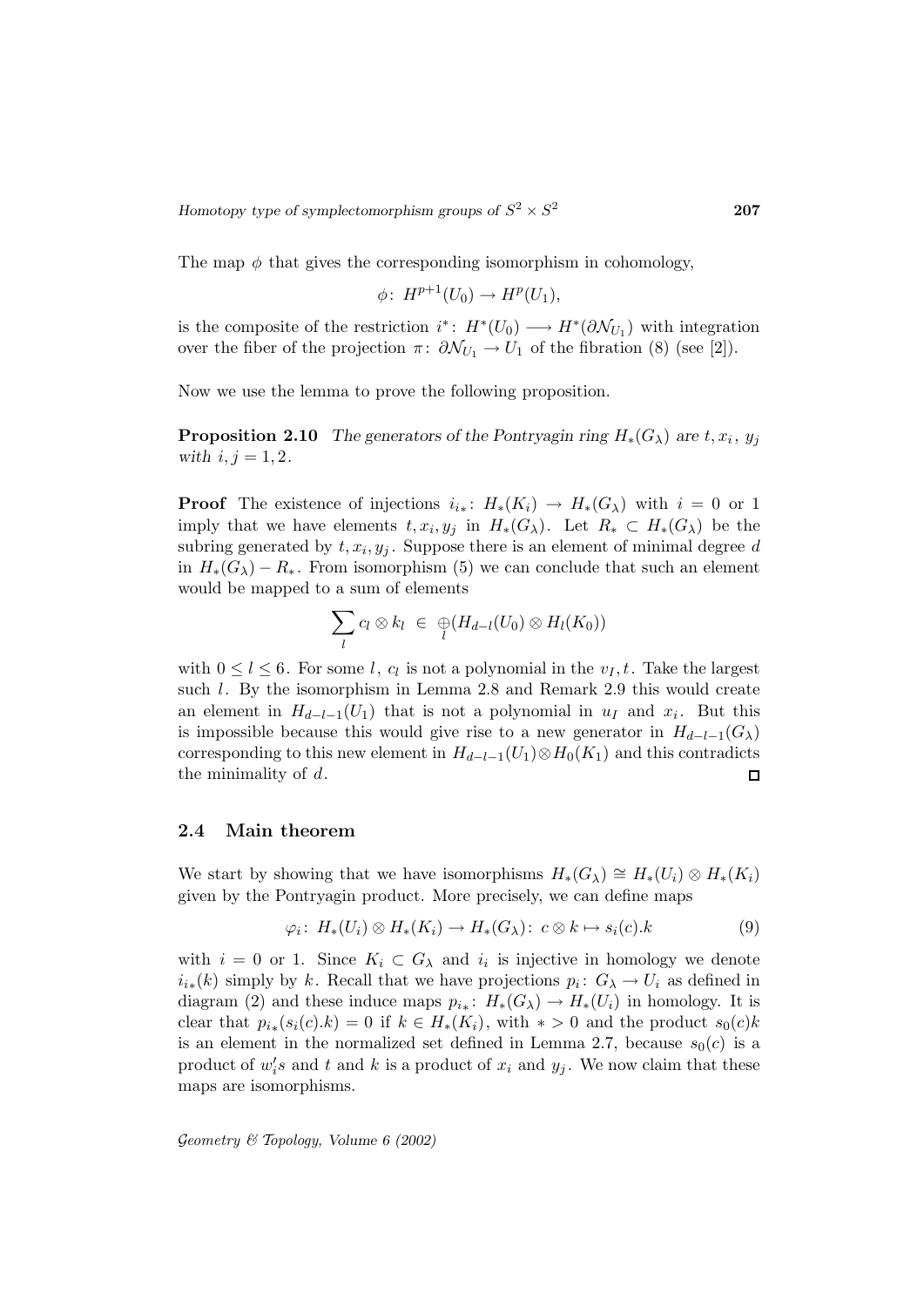**Proposition 2.11** *The maps*  $\varphi_i$ :  $H_*(U_i) \otimes H_*(K_i) \to H_*(G_\lambda)$ :  $c \otimes k \mapsto s_i(c)$ .k *given by Pontryagin product are isomorphisms.*

**Proof** Consider the elements of the form  $v_I t^{\epsilon_t}$ , with  $\epsilon_t = 0, 1$  in  $H_*(U_0)$ . If they are not linearly independent, choose a maximal linearly independent subset  $B = \{c_{\alpha}\}\.$  It follows from Proposition 2.10 that this is a basis for  $H_*(U_0)$ . Now consider the image in  $H_*(G_\lambda)$  of B. This is given by  $B' = \{s_0(c_\alpha)\}\$  with  $c_{\alpha} \in B$ . These are elements of the form  $w_I t^{\epsilon_t}$ ,  $\epsilon_t = 0, 1$  and the set B' is linearly independent. Therefore it is an additive basis for the space spanned by elements of the form  $w_I t^{\epsilon_t}$ . Note that  $H_*(G_\lambda)$  has a subalgebra isomorphic to  $H_*(K_0)$  and an additive basis for this is  $D = \{k_\gamma\} = \{x_i^{\epsilon_i}y_j^{\eta_j}\}\$  where  $\epsilon_i$  and  $\eta_j$ are equal to 0 or 1, so an additive basis for  $H_*(G_\lambda)$  will contain all elements of this form. To prove the theorem in the case  $i = 0$  we need to show that the set  $B'' = \{s_0(c_\alpha) \cdot k_\gamma\}$  where  $s_0(c_\alpha) \in B'$  and  $k_\gamma \in D$  is an additive basis of  $H_*(G_\lambda)$ . We start by proving that these elements generate additively  $H_*(G_\lambda)$ . Suppose we have an element  $a \in H_*(G_\lambda)$ . From Proposition 2.10 and Lemma 2.7 it is known that every element in  $H_*(G_\lambda)$  is a sum of elements of the form (7). Therefore

$$
a=\sum_{\alpha}w_{J_{\alpha}}t^{\epsilon_{\alpha}}x_{i_{\alpha}}^{\epsilon_{i}}y_{j_{\alpha}}^{\eta_{j}}.
$$

It is also known that  $x_{i_{\alpha}}^{\epsilon_i} y_{j_{\alpha}}^{\eta_j}$  is in D and if  $w_{J_{\alpha}} t^{\epsilon_{\alpha}}$  is not in B' we can write it as sum of elements in  $B'$ . Thus a is a sum of elements in  $B''$ .

The next step is to show that the elements in  $B''$  are linearly independent. We know that for a fixed degree d, the dimension of  $H_d(G_\lambda)$  is given by

$$
\sum_{l=0}^d \dim H_l(U_0) \times \dim H_{d-l}(K_0),
$$

because of the vector space isomorphism (5). But this is precisely the number of elements in  $B''$  of degree d. So they must be linearly independent otherwise their span would not be the space  $H_*(G_\lambda)$ . This means that the set  $B'' =$  $\{s_0(c_\alpha) \cdot k_\gamma\}$  defined above is an additive basis for  $H_*(G_\lambda)$ . Therefore  $\varphi_0$  is an isomorphism.

In the case  $i = 1, \varphi_1$  maps  $c \otimes k$  to  $s_1(c)$ . A and this is not an element in the form (7). However we can prove an analogous result to Lemma 2.7 stating that any word in the  $x_i, y_j, t$  is a sum of elements of the form  $w_I x_i^{\epsilon_i} t y_j^{\eta_j}$ . This is clear because  $w_Itx_iy_j = w_Ity_j + w_Ity_j$  for all I, i and j. Repeating the steps for the case  $i = 0$  and using isomorphism (6) instead of isomorphism (5) it follows easily that  $\varphi_1$  is also an isomorphism.  $\Box$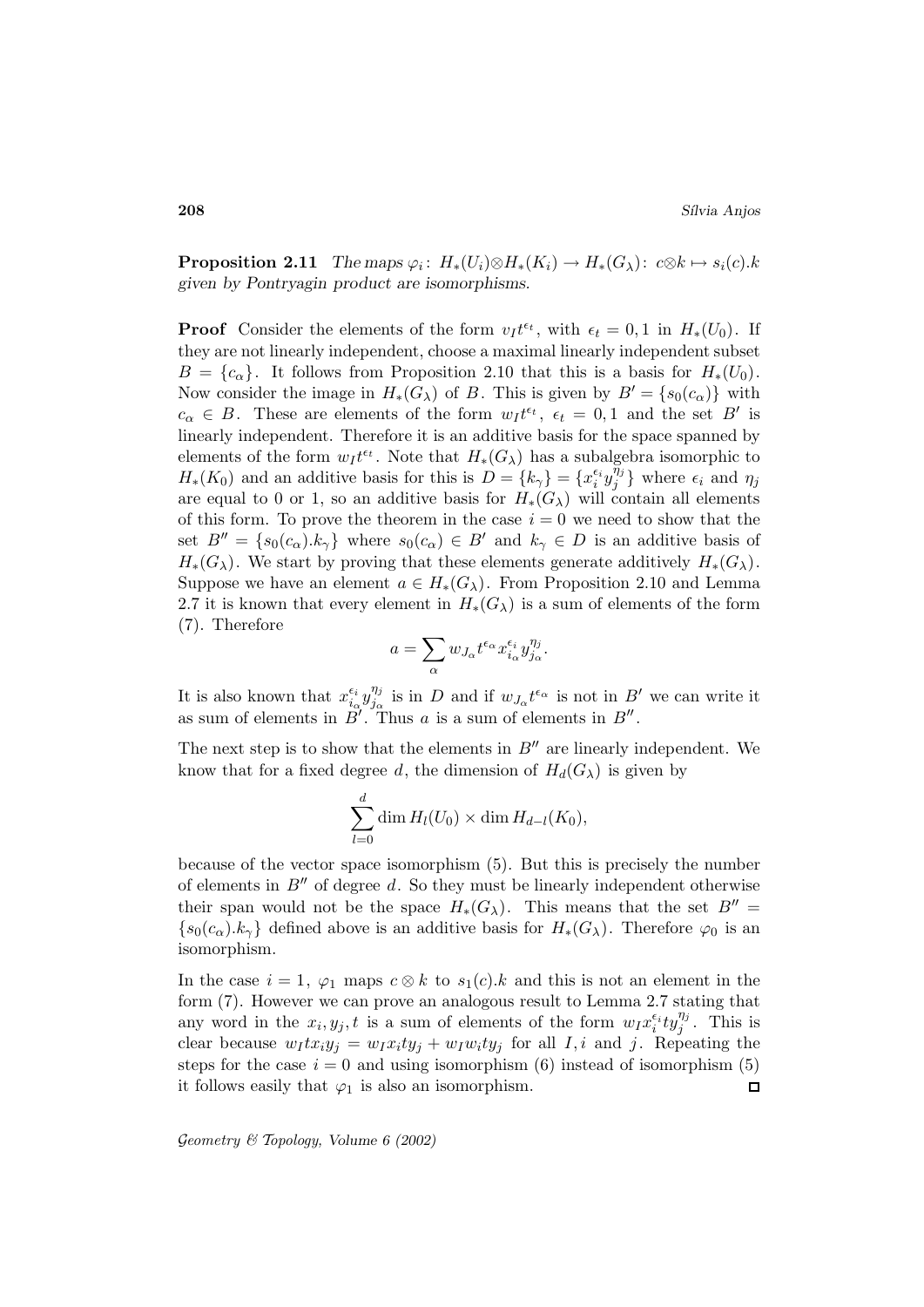We are now in position to calculate the algebra structure on  $H_*(G_\lambda)$ .

**Theorem 2.12** *If*  $0 < \lambda \leq 1$  *then* 

$$
H_*(G_{\lambda}; \mathbb{Z}_2) = \Lambda(y_1, y_2) \otimes \mathbb{Z}_2 \langle t, x_1, x_2 \rangle / R
$$

where  $\deg y_i = \deg x_i = i$ ,  $\deg t = 1$  and R is the set of relations  $\{t^2 = x_i^2 = 1\}$  $0, x_1x_2 = x_2x_1$ .

**Proof** We already know from Proposition 2.10 that the generators of the Pontryagin ring are  $t, x_i, y_j$ . Therefore it is sufficient to prove that the only relations between them are the ones in R, the commutativity of  $y_i$  with  $x_i$  and t plus the ones on  $y_i$  coming from the definition of an exterior algebra  $\Lambda(y_1, y_2)$ . We also know from Lemma 2.7, assuming only these relations, that any word in these generators is a sum of elements of the form (7). Thus if we prove that this set of elements give an additive basis of  $H_*(G_\lambda)$  we prove that there are no more relations between the generators  $t, x_i, y_i$ , because the existence of another relation would give rise to one between the elements of the form (7) and they would not be linearly independent. We will prove that by induction. The induction hypothesis is that up to dimension  $d-1$  elements of form (7) are linearly independent, thus there are no relations between them up to dimension  $d-1$ . Suppose there was one of minimal degree d in  $H_d(G_\lambda)$ . The first step is to show that it would be between the  $w_i$ 's only. Assume it was given by a finite sum of the type

$$
\sum_k w_{I_k} A_k = 0
$$

where  $w_{I_k}$  is a word on the  $w_i$ 's and  $A_k = t^{\epsilon_k}b_k$  where  $b_k$  is an element in  $H_*(K_0)$  and  $\epsilon_k$  equals 0 or 1. Then from Proposition 2.11 with  $i = 0$  it follows that we must have

$$
\sum_k w_{I_k} t^{\epsilon_k} \otimes b_k = 0.
$$

We can group together the terms in which  $b_k$  is the same, thus we can write the relation as

$$
\sum_k (\sum_{l_k} w_{l_k} t^{\epsilon_{l_k}}) \otimes b_k = 0
$$

where now  $b_k$  runs over a set of basis elements of  $H_*(K_0)$ . This implies that we have a relation of the type

$$
\sum_{l} w_{I_l} t^{\epsilon_l} = 0.
$$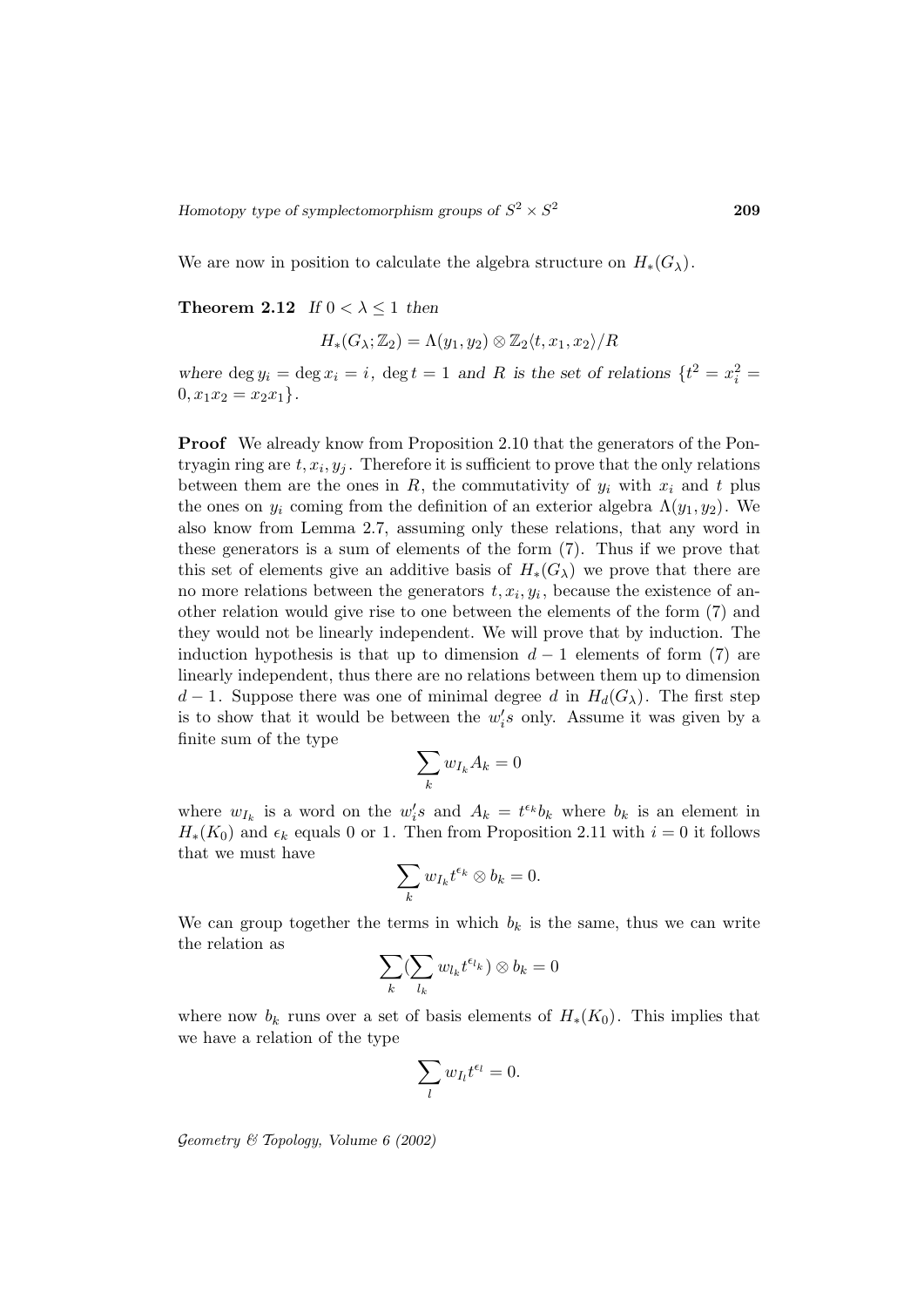Using Proposition 2.11 with  $i = 1$  we show that it is between the  $w_i$ 's, because

$$
\sum_{l} w_{I_l} \otimes t^{\epsilon_l} = \sum_{l'} w_{I_{l'}} \otimes t + \sum_{l''} w_{I_{l''}} \otimes 1 = 0
$$

implies

$$
\sum_{l'} w_{I_{l'}} = 0 \text{ and } \sum_{l''} w_{I_{l''}} = 0.
$$

A relation in the  $w_i$ 's projects, under the map  $p_{0*}$ , to one on the  $v_i$ 's in  $H_d(U_0)$ . Using isomorphism (1) this would give a relation in degree  $d-1$  between the  $u_i$ 's and  $x_i$ 's in  $H_{d-1}(U_1)$ . But this contradicts the induction hypothesis because such relation implies one in  $H_*(G_\lambda)$  with  $*$  at most equal to  $d-1$ . П

The next corollary is an immediate consequence of the proof of the theorem.

**Corollary 2.13** *The Pontryagin ring*  $H_*(G_\lambda)$  *contains a free noncommutative ring on 3 generators, namely*  $w_1, w_2, w_3$ .

We proved also the following proposition:

**Proposition 2.14** An additive basis for  $H_*(G_\lambda)$  is given by

$$
w_I t^{\epsilon_t} x_i^{\epsilon_i} y_j^{\eta_j},\tag{10}
$$

*where*  $\epsilon_t, \epsilon_i, \eta_j = 0$  *or* 1*,*  $I = (i_1, ..., i_n)$  *and*  $i, j = 1, 2$  *or* 3  $(x_3 = x_1x_2, y_3 =$  $y_1y_2$ .

#### **2.5 Relation between cohomology and homology**

Establishing the vector space isomorphisms (3) and (4) does not imply that we have algebra isomorphisms on cohomology. That is proved in the next lemma.

**Lemma 2.15** *The following isomorphisms hold as algebra isomorphisms:*

$$
H^*(G_\lambda) \cong H^*(U_i) \otimes H^*(K_i) \text{ with } i = 0, 1 \tag{11}
$$

**Proof** The proof is based in the argument used by Abreu in [1] with some necessary changes.  $H^*(G_\lambda)$  has subalgebras  $p_i^*(H^*(U_i)) \cong H^*(U_i)$ . From Theorem 2.3 we know that  $\text{Map}_1(S^2)$  is homotopy equivalent to  $SO(3) \times \Omega$ where  $\Omega$  denotes the universal covering space of Map<sub>1</sub><sub>\*</sub>(S<sup>2</sup>). Therefore we have a map  $\text{Map}_1(S^2) \times \text{Map}_1(S^2) \to SO(3) \times SO(3)$ . The composite of  $G_\lambda \to$  $\text{Map}_1(S^2) \times \text{Map}_1(S^2)$  with the previous map gives us a map  $p: G_* \to K_0$ .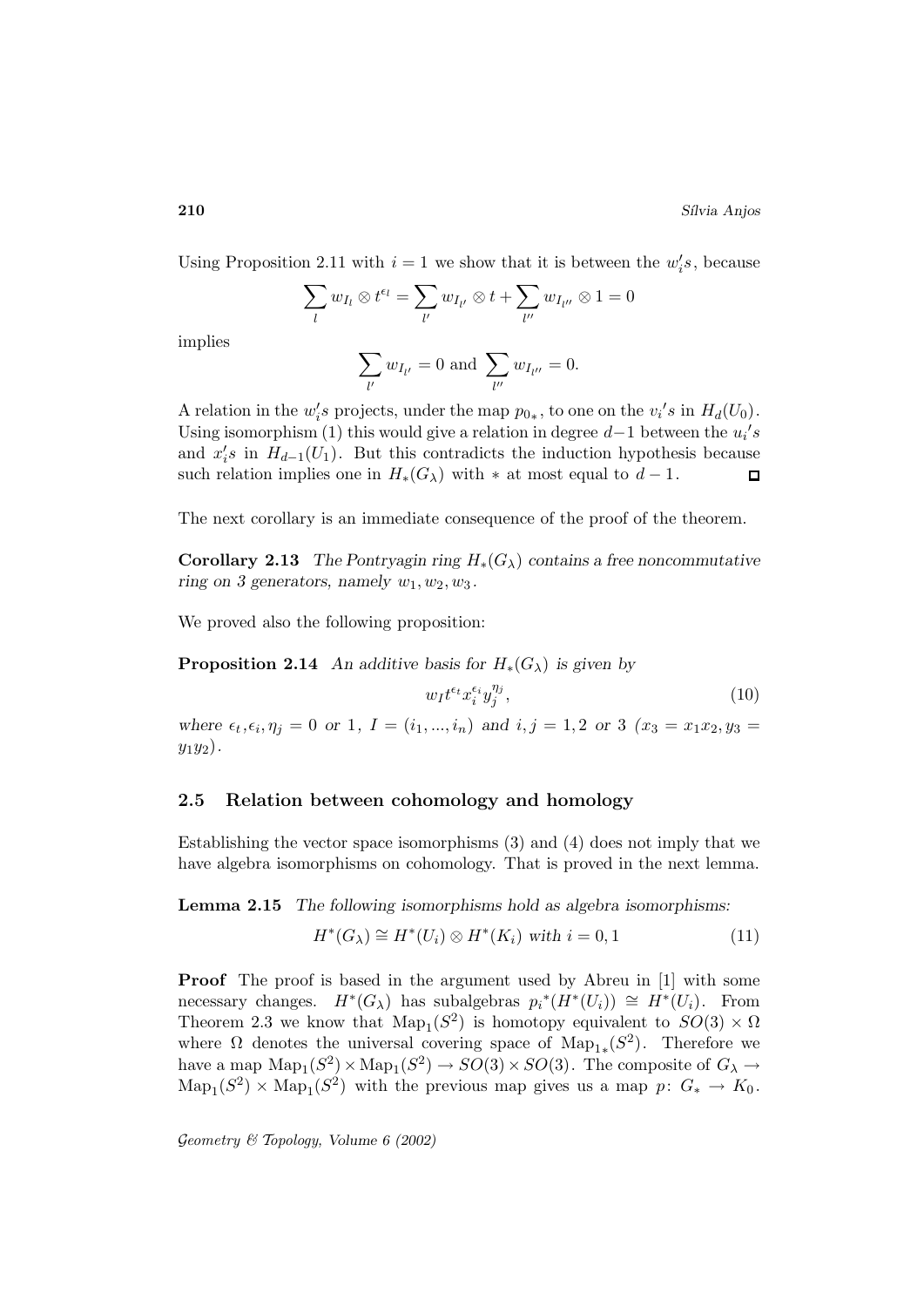Thus  $H^*(G_\lambda)$  has a subalgebra  $p^*(H^*(K_0)) \cong H^*(K_0)$ . Composing these inclusions of  $H_*(U_0)$  and  $H^*(K_0)$  as subalgebras of  $H^*(G_\lambda)$  with cup product multiplication in  $H^*(G_\lambda)$  we get a map

$$
\nu_0\colon H^*(U_0)\otimes H^*(K_0)\to H^*(G_\lambda).
$$

 $\nu_0$  is an algebra homomorphism because  $H^*(G_\lambda)$  is commutative and it is compatible with filtrations (the obvious one on  $H_*(U_0) \otimes H^*(K_0)$  and the filtration F on  $H^*(G_\lambda)$  coming from the fibration on the left in (2)). The degeneration of the spectral sequence at the  $E_2$ -term implies that  $\nu_0$  is an algebra isomorphism. This proves isomorphism (11) in the case  $i = 0$ . For the case  $i = 1$ note that the map  $i_1^*: H^*(G_\lambda) \to H^*(K_1)$  is surjective, so there are  $\hat{t}$  and  $\hat{y}$  in  $H^*(G_\lambda)$  such that  $i_1^*(\hat{t})$  and  $i_1^*(\hat{y})$  generate the ring  $H^*(K_1)$ , where  $i_1^*(\hat{t})$  is the generator of the cohomology of  $S^1$  and  $\hat{t}$  is such that  $\hat{t}(x_1) = 0$ .  $i_1^*(\hat{y})$  is the generator of the cohomology of the  $SO(3)$  factor. Now we need to prove that  $\hat{t}^2 = 0$  in  $H^*(G_\lambda)$  in order to claim that the subalgebra of  $H^*(G_\lambda)$  generated by  $\hat{t}$  and  $\hat{y}$  is isomorphic to  $H^*(K_1)$ .

Lemma 2.16  $\hat{t}^2 = 0$  in  $H^*(G_\lambda)$ 

**Proof** Using isomorphisms  $(1)$ ,  $(5)$  and  $(6)$  we can show that the rank of  $H_2(G_\lambda)$  is 6. But in  $H_2(G_\lambda)$  the cycles  $x_2, y_2, tx_1, ty_1, xy_1, w_1$  are linearly independent. We will show that  $\hat{t}^2$  evaluated on all these classes is 0. The only one at which is not obviously 0 is  $w_1$ . Let the map  $\alpha: S^2 = S^1 \times S^1 / S^1 \times S^1 \rightarrow$  $G_{\lambda}$  represent the 2-cycle  $w_1$ . Then  $\hat{t}^2(w_1) = \alpha^*(\hat{t}^2)[S^2] = (\alpha^*(\hat{t})[S^2])^2$  and this vanishes because  $w_1$  is a spherical class, ie,  $\alpha^*(\hat{t}) \in H^1(S^2) = 0$ .  $\blacksquare$ 

Again composing these inclusions of  $H^*(K_1)$  and  $H_*(U_1)$  as subalgebras of  $H^*(G_\lambda)$  with cup product multiplication we get a map

$$
\nu_1\colon H^*(U_1)\otimes H^*(K_1)\to H^*(G_\lambda)
$$

which is an algebra isomorphism.

**Remark 2.17** From the isomorphisms in the previous Lemma and in Proposition 2.11 we might be tempted to think that the diagram

$$
H_*(U_0) \otimes H_*(K_0) \longrightarrow H_*(G_\lambda)
$$
\n
$$
\downarrow \qquad \qquad \downarrow
$$
\n
$$
H^*(U_0) \otimes H^*(K_0) \xrightarrow{\cup} H^*(G_\lambda)
$$
\n
$$
(12)
$$

Geometry & Topology*, Volume 6 (2002)*

 $\Box$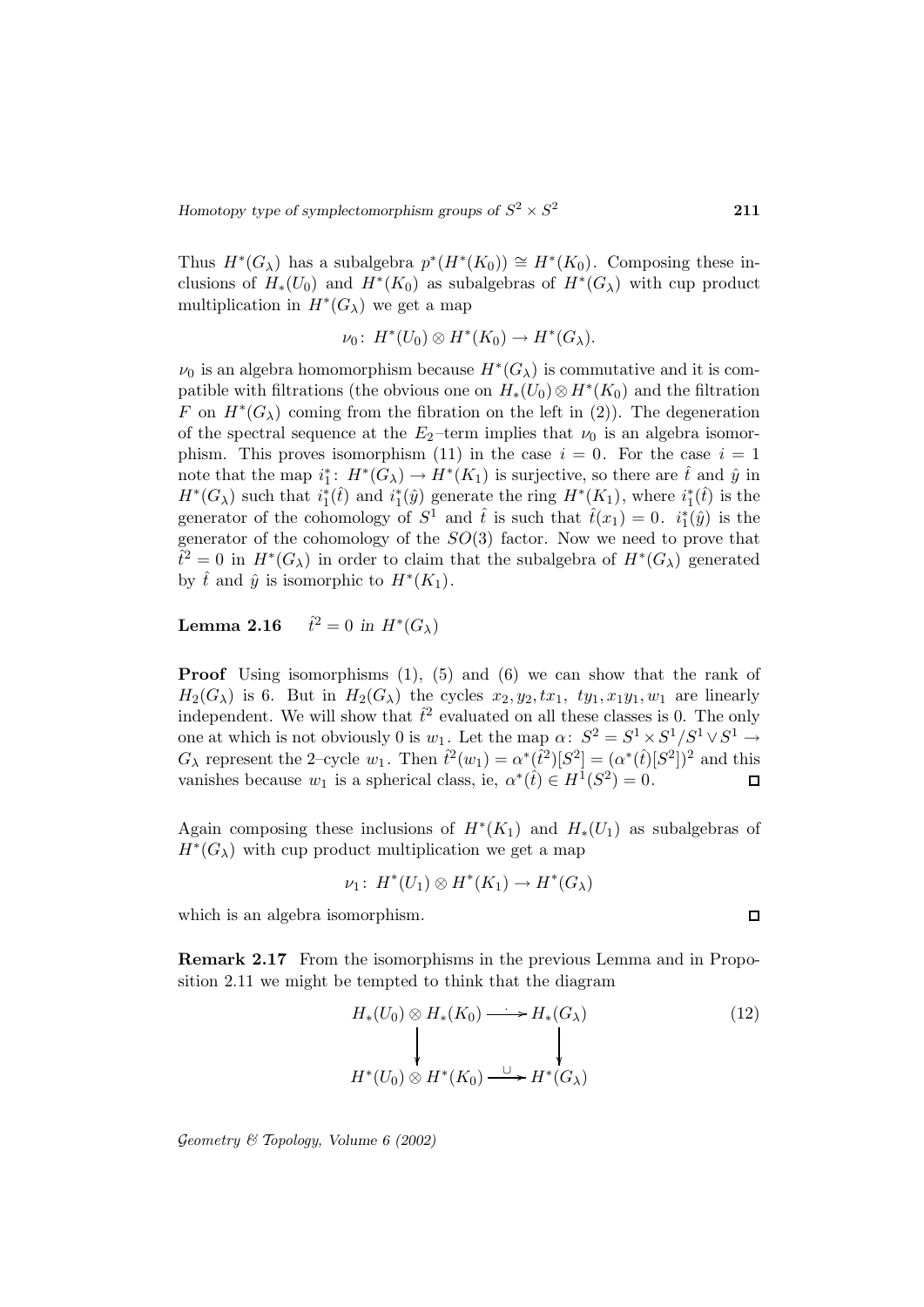commutes, where the vertical arrows are given by taking a basis  $b_i$  of  $H_*(U_0)$ or  $H_*(G_\lambda)$  to its dual basis. Actually this diagram does not commute. To see that we can consider the following example.

We have

$$
\langle \hat{w_1} \cup \widehat{x_1 y_2}, w_1 x_1 y_2 \rangle = 1
$$

and if diagram (12) was commutative then the cup product  $\hat{w_1} \cup \hat{x_1 y_2}$  evaluated at all other elements would be 0. But it is not difficult to verify that we have

$$
\langle \hat{w_1} \cup \widehat{x_1y_2}, w_2y_2 \rangle = 1.
$$

#### **2.5.1** The cohomology ring with  $\mathbb{Z}_2$  coefficients

Since  $H^*(G_\lambda;\mathbb{Z}_2)$  is a Hopf algebra we can use the classification theorem of commutative Hopf algebras over a field of characteristic 2. It says that  $H^*(G_\lambda;\mathbb{Z}_2)$ is a tensor product of the type

$$
(\mathop{\otimes}\limits_{\alpha} \mathbb{Z}_2[x_\alpha]/x_\alpha^{h(x_\alpha)}) \otimes (\mathop{\otimes}\limits_{\beta} \mathbb{Z}_2[x_\beta])
$$

where  $h(x_\alpha)$  is a power of 2 (see [13] for a proof of this structure theorem).

In fact we can prove the following proposition.

**Proposition 2.18** *If*  $0 < \lambda \leq 1$ ,  $H^*(G_\lambda;\mathbb{Z}_2)$  *is isomorphic, as an algebra, to a tensor product of an exterior algebra over*  $\mathbb{Z}_2$  *with an infinite number of generators and a truncated polynomial algebra with two generators of multiplicative order 4.*

**Proof** Note that Lemma 2.15 shows that  $H^*(G_\lambda;\mathbb{Z}_2)$  is the tensor product of the algebras  $H^*(U_0)$  and  $H^*(K_0)$ . Since  $H^*(SO(3)) = \mathbb{Z}_2[\hat{x}_1]/\{\hat{x}_1^4 = 0\}$ we can conclude that  $H^*(K_0)$  is a commutative algebra with two generators of multiplicative order 4. Next we show that  $H^*(U_0)$  has an infinite number of generators and all have order 2. This proves the proposition. As we stated in Remark 2.9, the isomorphism  $\phi: H^{p+1}(U_0) \to H^p(U_1)$  is the composite of the restriction

$$
i^* \colon H^*(U_0) \longrightarrow H^*(\partial \mathcal{N}_{U_1})
$$

with integration over the fiber of the projection  $\pi: \partial \mathcal{N}_{U_1} \to U_1$  of the fibration (8). Since integration over the fiber kills the elements of  $\pi^*(H^*(U_1))$ , for each  $0 \neq v \in H^p(U_0)$  there is  $k \in \mathbb{Z}_2$  such that

$$
i^*(v) = \hat{t} \cup \pi^*(u) + k\pi^*(u')
$$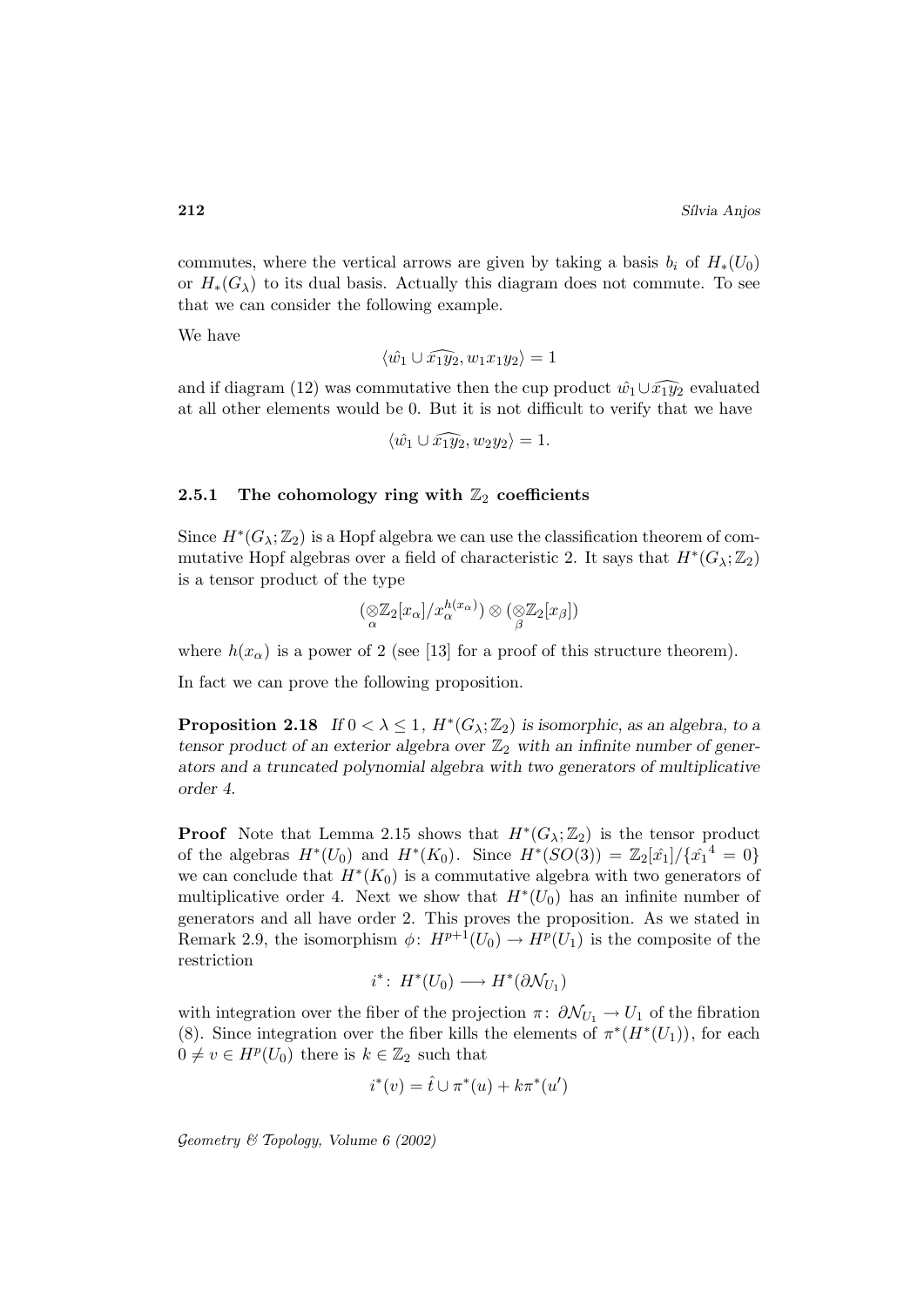where  $u \in H^{p-1}(U_1)$ ,  $u' \in H^p(U_1)$  and  $\phi(v) = u$ . Therefore we have  $i^*(v^2) =$  $2\hat{t} \cup \pi^*(uu') + k^2\pi^*(u'^2) = k^2\pi^*(u'^2)$ , because  $\hat{t}^2 = 0$  (proved in Lemma 2.16). Thus  $\phi(v^2) = 0$ . Since  $\phi$  is an isomorphism we get  $v^2 = 0$ . From knowing that all generators in  $H^*(U_0)$  have multiplicative order 2 it follows that  $H^*(U_0)$ must have an infinite number of generators, just by comparing the dimensions  $\dim H^p(U_0) = \dim H_p(U_0)$  for each p. Recall that Theorem 2.12 implies that  $H_*(G_\lambda;\mathbb{Z}_2)$  contains a free noncommutative ring on 3 generators that projects to non-zero elements in  $H_*(U_0, \mathbb{Z}_2)$  and the dimensions dim  $H_p(U_0)$  increase as <br>*p* increases. p increases.

**Remark 2.19** In the rational case Abreu proved in [1] that the cohomology ring  $H^*(U_0, \mathbb{Q})$  contains a generator in dimension 4 of infinite order. The previous result does not contradict this fact, but shows that  $H_*(G_\lambda;\mathbb{Z})$  contains a divided polynomial algebra. We will confirm this fact in Section 3 when we compute the homotopy type of  $G_{\lambda}$ .

# **3 Homotopy type of** G<sup>λ</sup>

In this section we will show that  $G_{\lambda}$  is homotopy equivalent to the product  $X = L \times S^1 \times SO(3) \times SO(3)$  where  $L = \Omega \Sigma (S^1 \times SO(3))$ . We start by giving some considerations about torsion in  $H_*(G_\lambda;\mathbb{Z})$ . In the second subsection we explain why we consider the loop space  $L$  and the last subsection is devoted to the construction of the homotopy equivalence between  $G_{\lambda}$  and X.

#### **3.1 Torsion in**  $H_*(G_\lambda;\mathbb{Z})$

We can repeat the argument used in Section 2 to compute the Pontryagin rings  $H_*(G_\lambda;\mathbb{Q})$  and  $H_*(G_\lambda;\mathbb{Z}_p)$ , with  $\mathbb Q$  and  $\mathbb{Z}_p$  coefficients, with p prime and  $\neq 2$ . In this case the homology of  $SO(3)$  is given by a single generator in dimension 3. Therefore it is easy to see that the generators of the homology ring of  $G_{\lambda}$ , in this case, are simply  $t, x_3$  and  $y_3$ , where  $t^2 = x_3^2 = y_3^2 = 0$ ,  $y_3$  commutes with  $x_3$  and t, but t does not commute with  $x_3$ . Thus we obtain a theorem analogous to Theorem 2.12:

**Theorem 3.1** *If*  $0 < \lambda \leq 1$  *then* 

$$
H_*(G_\lambda; F) \cong \Lambda(y_3) \otimes F\langle t, x_3 \rangle / R
$$

where  $\deg y_3 = 3$ , R is the set of relations  $\{t^2 = x_3^2 = 0\}$  and F is the field Q *or*  $\mathbb{Z}_p$  *with*  $p \neq 2$ *.*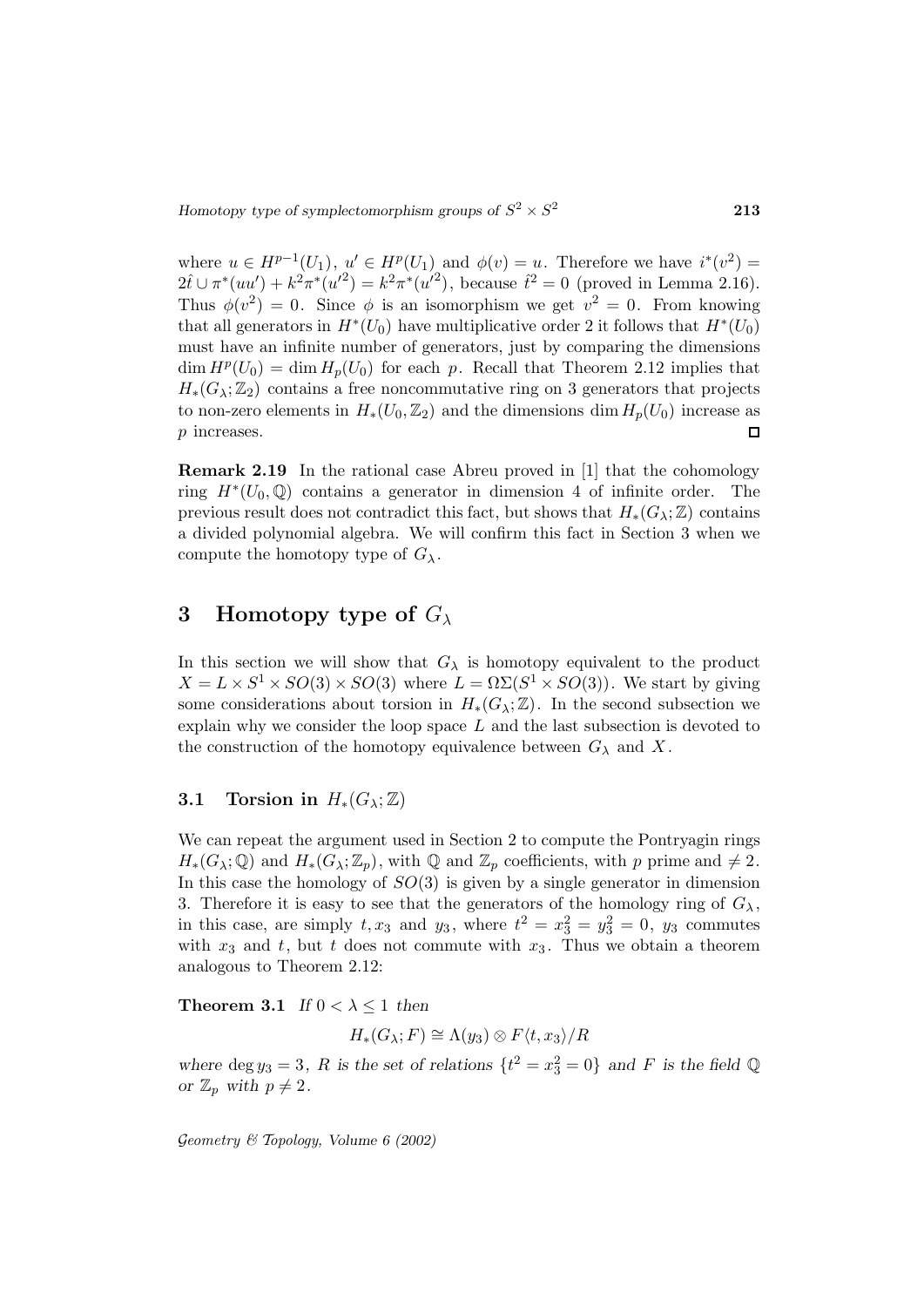Moreover an additive basis for the homology is given by elements of the form

 $w_3^k t^{\epsilon_t} x_3^{\epsilon} y_3^{\eta}$ ,

where  $\epsilon_t, \epsilon, \eta = 0$  or 1,  $k \in \mathbb{N}$  and  $w_3$  is obtained as the commutator of  $x_3$  and t. Since the results are the same if we consider  $\mathbb Q$  coefficients or  $Z_p$  coefficients with  $p \neq 2$  we can conclude that  $H_*(G_\lambda;\mathbb{Z})$  has no p–torsion if  $p \neq 2$ .

### **3.2 The James construction**

We proved in Section 2 that  $H_*(G_\lambda;\mathbb{Z}_2)$  contains a free non-commutative algebra on 3 generators in dimensions 2, 3 and 4. Now the aim is to find an H-space L such that the homology ring  $H_*(L;\mathbb{Z}_2)$  is isomorphic to this algebra  $\mathbb{Z}_2\langle w_1, w_2, w_3 \rangle$  where  $w_i$  is in dimension  $i+1$ . In order to find such space we will use the James construction that we describe next.

For a pointed topological space  $(X, *)$ , let  $J_k(X) = X^k/\sim$  where

$$
(x_1, ..., x_{j-1}, *, x_{j+1}, ..., x_k) \sim (x_1, ..., x_{j-1}, x_{j+1}, *, ..., x_k).
$$

The James construction on X, denoted  $J(X)$  is defined by

$$
J(X) = \lim_{\substack{\to \\ k}} J_k(X),
$$

where  $J_k(X) \subset J_{k+1}(X)$  by adding  $*$  in the last component. There is a canonical inclusion  $X = J_1(X) \hookrightarrow J(X)$ .  $J(X)$  is a topological monoid and any map from X to a topological monoid M extends uniquely to a morphism  $J(X) \to M$ of topological monoids. That is,  $X \hookrightarrow J(X)$  is universal with respect to maps from X to topological monoids, ie, if  $f: X \to M$  is given there is a unique  $\tilde{f}$ such that the following diagram commutes:



 $\tilde{f}$  is defined by  $\tilde{f}(x_1, ..., x_k) = f(x_1) \dots f(x_k)$ . From the definition,  $J^k X/J^{k-1} X = X \wedge X \wedge ... \wedge X$  and since we have a filtration

$$
JX \supset \dots \supset J^k X \supset J^{k-1} X \supset \dots
$$

applying the Künneth Theorem we conclude the following (see  $[16]$ ):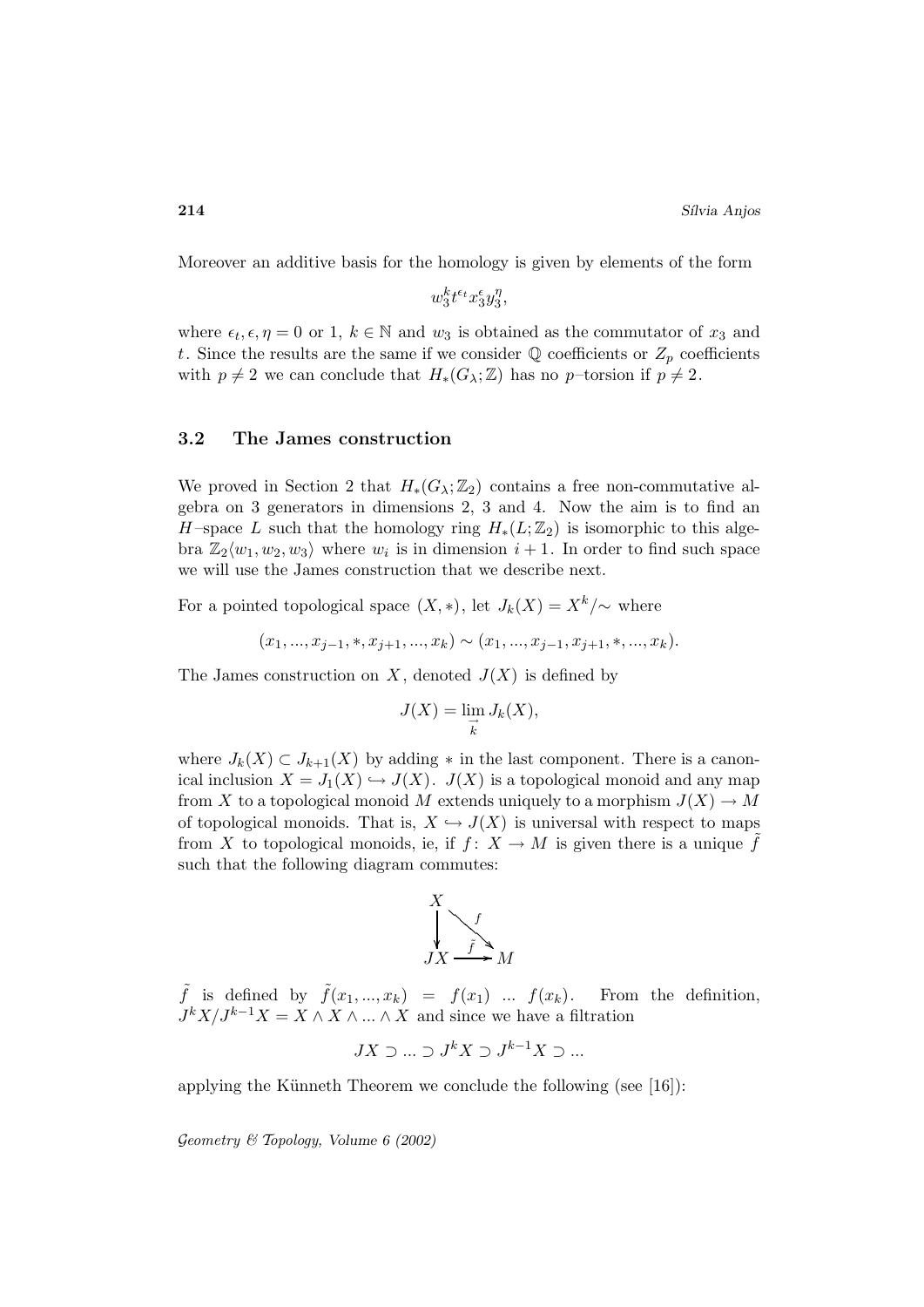#### **Theorem 3.2**

$$
H_*(J^k X; \mathbb{Z}_2) = H_*(J^{k-1} X; \mathbb{Z}_2) \oplus H_*(X \wedge X \wedge \dots \wedge X; \mathbb{Z}_2)
$$

*and*

$$
\tilde{H}_*(JX;\mathbb{Z}_2)=\oplus_k\left(\tilde{H}_*(X;\mathbb{Z}_2)\right)^{\otimes_k}=T(\tilde{H}_*(X;\mathbb{Z}_2))
$$

where given a vector space  $H$ ,  $T(H)$  is the tensor algebra on  $H$  and the last *isomorphism is an isomorphism of Pontryagin rings.*

Now note the following theorem (see proof in [14]).

**Theorem 3.3** (James) *If* X *has the homotopy type of a connected CW– complex then* JX *and* ΩΣX *are homotopy equivalent.*

The Theorems 3.2 and 3.3 imply that

 $\tilde{H}_*(\Omega \Sigma X; \mathbb{Z}_2) \cong T(\tilde{H}_*(X; \mathbb{Z}_2))$ 

so, in particular, if  $X = S^1 \wedge SO(3)$  we get

 $\tilde{H}_*(\Omega\Sigma(S^1 \wedge SO(3)); \mathbb{Z}_2) \cong T(\tilde{H}_*(S^1 \wedge SO(3); \mathbb{Z}_2)) \cong \mathbb{Z}_2\langle w_1, w_2, w_3 \rangle,$ 

where  $w_1, w_2, w_3$  are generators in dimension 2, 3, 4 respectively. So we see that the homology with  $\mathbb{Z}_2$  coefficients of this space is isomorphic to a subalgebra of  $H_*(G_\lambda;\mathbb{Z}_2)$ .

#### **3.3 The homotopy equivalence**

The following result is well known: see [6], Corollary 3.37.

**Proposition 3.4** *A map*  $f: X \to Y$  *induces isomorphisms on homology with*  $\mathbb Z$  coefficients iff it induces isomorphisms on homology with  $\mathbb Q$  and  $\mathbb Z_p$  coeffi*cients for all primes* p*.*

We now define the map f from  $X = \Omega \Sigma (S^1 \times SO(3)) \times S^1 \times SO(3) \times SO(3)$ to  $G_{\lambda}$  that induces isomorphisms on homology with Q and  $\mathbb{Z}_p$  coefficients, for all primes  $p$ . We have an inclusion map

$$
i\colon S^1 \times SO(3) \to G_{\lambda}
$$

given by

$$
(x,y) \mapsto i_1(x)i_0(y)i_1(x)^{-1}i_0(y)^{-1}
$$
\n(13)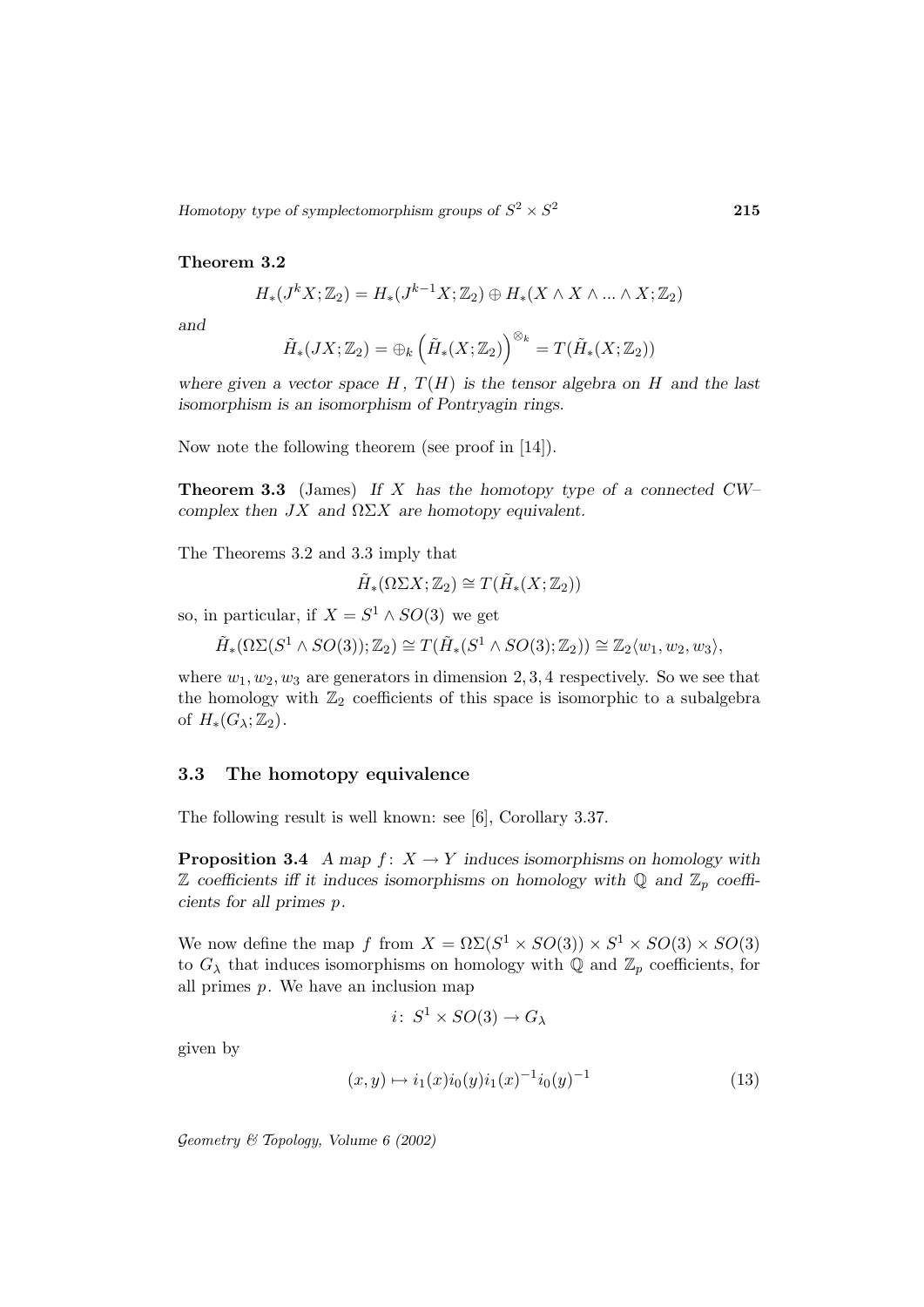where  $i_0$  and  $i_1$  are the inclusions defined in Section 2. More precisely, in this formula  $i_1$  is the restriction of the inclusion  $K_1 \hookrightarrow G_\lambda$  to the  $S^1$  factor and  $i_0$  is the restriction of the inclusion  $K_0 \hookrightarrow G_\lambda$  to the first  $SO(3)$  factor. The restriction to  $S^1 \vee SO(3)$  of i is the identity so there is an induced map

$$
h\colon S^1 \wedge SO(3) \to G_{\lambda}.
$$

This map induces the right correspondence between generators in homology

$$
h_*\colon H_*(S^1\wedge SO(3);{\mathbb Z}_2)\to H_*(G_{\lambda};{\mathbb Z}_2),
$$

this meaning that the three generators of  $H_*(S^1 \wedge SO(3); \mathbb{Z}_2)$  are mapped to  $w_1, w_2, w_3 \in H_*(G_\lambda; \mathbb{Z}_2)$ , because as we saw before these generators in  $H_*(G_\lambda;\mathbb{Z}_2)$  are obtained as commutators of the form (13). Moreover there is a unique map h that extends h to  $\Omega\Sigma(S^1 \wedge SO(3))$  as we explained in Section 3.2. Therefore the map

$$
\tilde{h}_* \colon H_*(\Omega\Sigma(S^1 \wedge SO(3)); \mathbb{Z}_2) \to H_*(G_{\lambda}; \mathbb{Z}_2)
$$
\n(14)

takes the generators of  $H_*(\Omega\Sigma(S^1 \wedge SO(3)); \mathbb{Z}_2)$  to the elements  $w_1, w_2, w_3$  in  $H_*(G_\lambda;\mathbb{Z}_2)$ . Now consider the map  $f: L \times S^1 \times SO(3) \times SO(3) \to G_\lambda$  given by

$$
(w, t, y, x) \mapsto \tilde{h}(w)i_1(t, y)i_0(x), \tag{15}
$$

where  $w \in L = \Omega \Sigma (S^1 \wedge SO(3)).$ 

**Lemma 3.5** *The map* f *defined above induces isomorphisms on homology* with  $\mathbb{Q}$  and  $\mathbb{Z}_p$  coefficients for all primes  $p$ .

**Proof** The map f restricted to  $S^1 \times SO(3)$  or the second  $SO(3)$  factor is just the inclusion in  $G_{\lambda}$ . Moreover, using the Künneth formula for homology with coefficients in a field F, we get

$$
H_n(X;F) \cong \bigoplus_{p+q+l=n} H_p(L;F) \otimes H_q(S^1 \times SO(3);F) \otimes H_l(SO(3);F). \tag{16}
$$

Let F be Q or  $\mathbb{Z}_p$  with  $p \neq 2$ . Note that in this case  $H_*(SO(3); F)$  has only a generator in dimension 3. Therefore an additive basis for  $H_*(G_\lambda; F)$  is given by

$$
w_3^k t^{\epsilon_t} x_3^{\epsilon} y_3^{\eta}
$$

where  $\epsilon_t, \epsilon, \eta = 0$  or 1. Thus comparing equation (16) and an additive basis for  $H_*(G_\lambda; F)$  we conclude that the homology groups of X and  $G_\lambda$  are the same. We just need to show that f induces those isomorphisms. The elements  $t, x_3$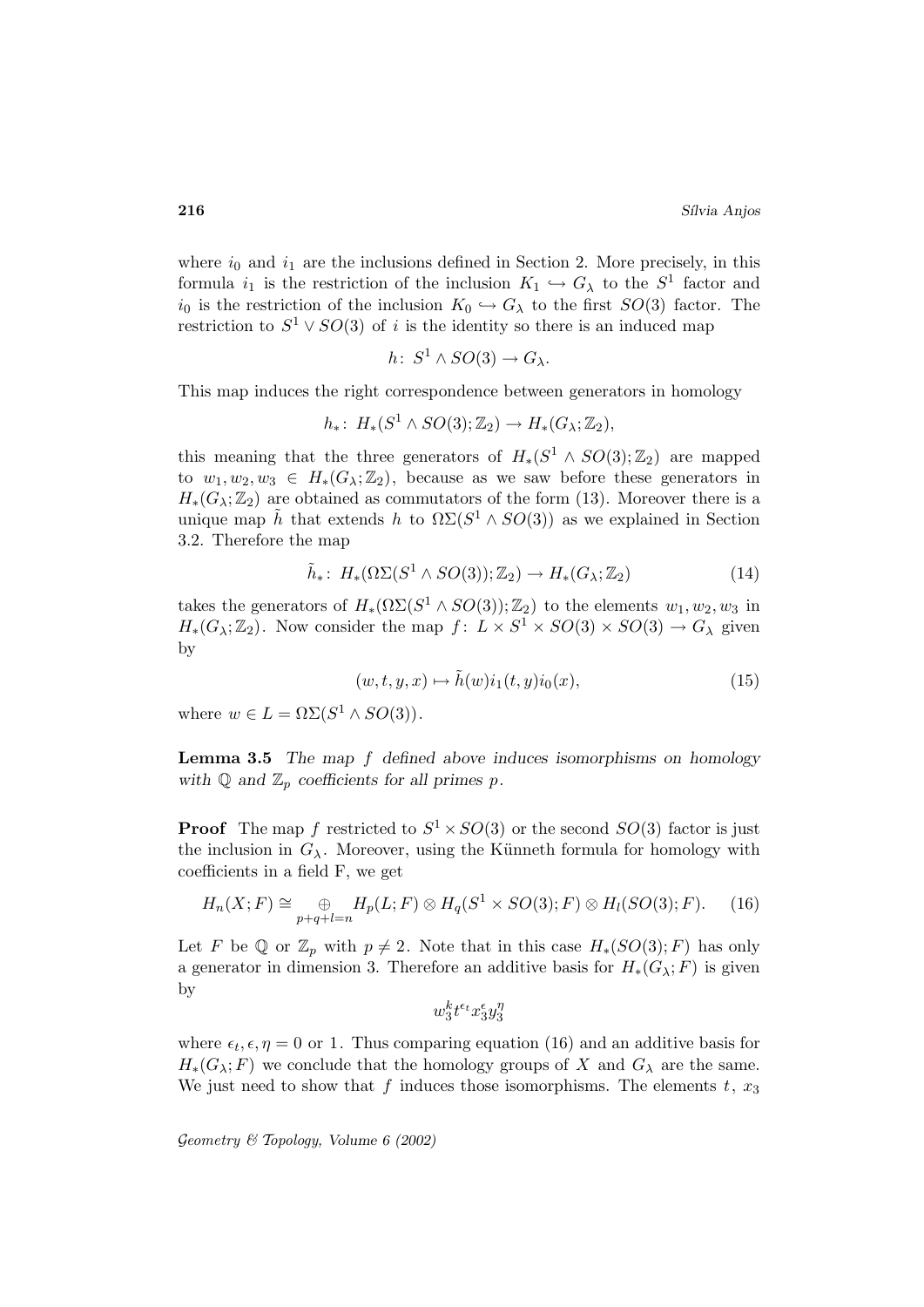and y<sub>3</sub> are the images of the generators of  $H_*(S^1 \times SO(3); F)$  and  $H_*(SO(3); F)$ under the injective maps

$$
i_{1*}\colon H_*(S^1 \times SO(3); F) \to H_*(G_\lambda; F)
$$

and

$$
i_{0*}\colon H_*(SO(3);F)\to H_*(G_{\lambda};F)
$$

induced by inclusions  $i_0$  and  $i_1$ . On the other hand the restriction of f to L is given by the map h and we know that  $h_*$  maps the 4–dimensional generator of

$$
H_*(\Omega\Sigma(S^1 \wedge SO(3)); F) \cong T(\tilde{H}_*(S^1 \wedge SO(3); F)) \cong F[w_3]
$$

to the element in  $H_4(G_\lambda; F)$  obtained as the Samelson product of t and  $x_3$ . This proves that f induces an isomorphism in homology with  $\mathbb{Q}$  and  $\mathbb{Z}_p$  coefficients for all primes p with  $p \neq 2$ .

If  $F = \mathbb{Z}_2$  then an additive basis for  $H_*(G_\lambda;\mathbb{Z}_2)$  is given by the set of elements of the form (7). It follows from equation (16) that the homology groups  $H_*(G_\lambda;\mathbb{Z}_2)$  and  $H_*(X;\mathbb{Z}_2)$  are isomorphic. The elements  $t, y_1, y_2$  are the images of the generators of  $H_*(S^1 \times SO(3); \mathbb{Z}_2)$  and  $x_1, x_2$  are the images of the generators of  $H_*(SO(3);\mathbb{Z}_2)$ . In this case the map  $\tilde{h}_*$  stated in (14) takes the generators of  $H_*(\Omega \Sigma (S^1 \wedge SO(3)); \mathbb{Z}_2)$  to the elements  $w_1, w_2, w_3$  which are the three generators of the free noncommutative subalgebra of  $H_*(G_\lambda;\mathbb{Z}_2)$ . Therefore we get another isomorphism in homology.  $\Box$ 

Since the conditions of Proposition 3.4 are satisfied we can conclude that the map f defined in  $(15)$  induces isomorphisms on homology with  $\mathbb Z$  coefficients. Using the fact the  $G_{\lambda}$  and X are both H-spaces it follows that  $\pi_1$  acts trivially on all  $\pi_n$ 's in each one of the spaces (see [16], pp 119). This allow us to apply the following corollary of Whitehead's theorem ([6] proposition 4.48):

**Corollary 3.6** *If* X and Y are abelian CW–complexes (i. e.  $\pi_1$  acts trivially *on all*  $\pi_n$ 's) then a map  $f: X \to Y$  that induces isomorphisms in homology is *a homotopy equivalence.*

Therefore we have proved our main theorem:

**Theorem 3.7** If  $0 < \lambda \leq 1$ ,  $G_{\lambda}$  is homotopy equivalent to the product  $\Omega\Sigma(S^1\wedge SO(3))\times S^1\times SO(3)\times SO(3)$ .